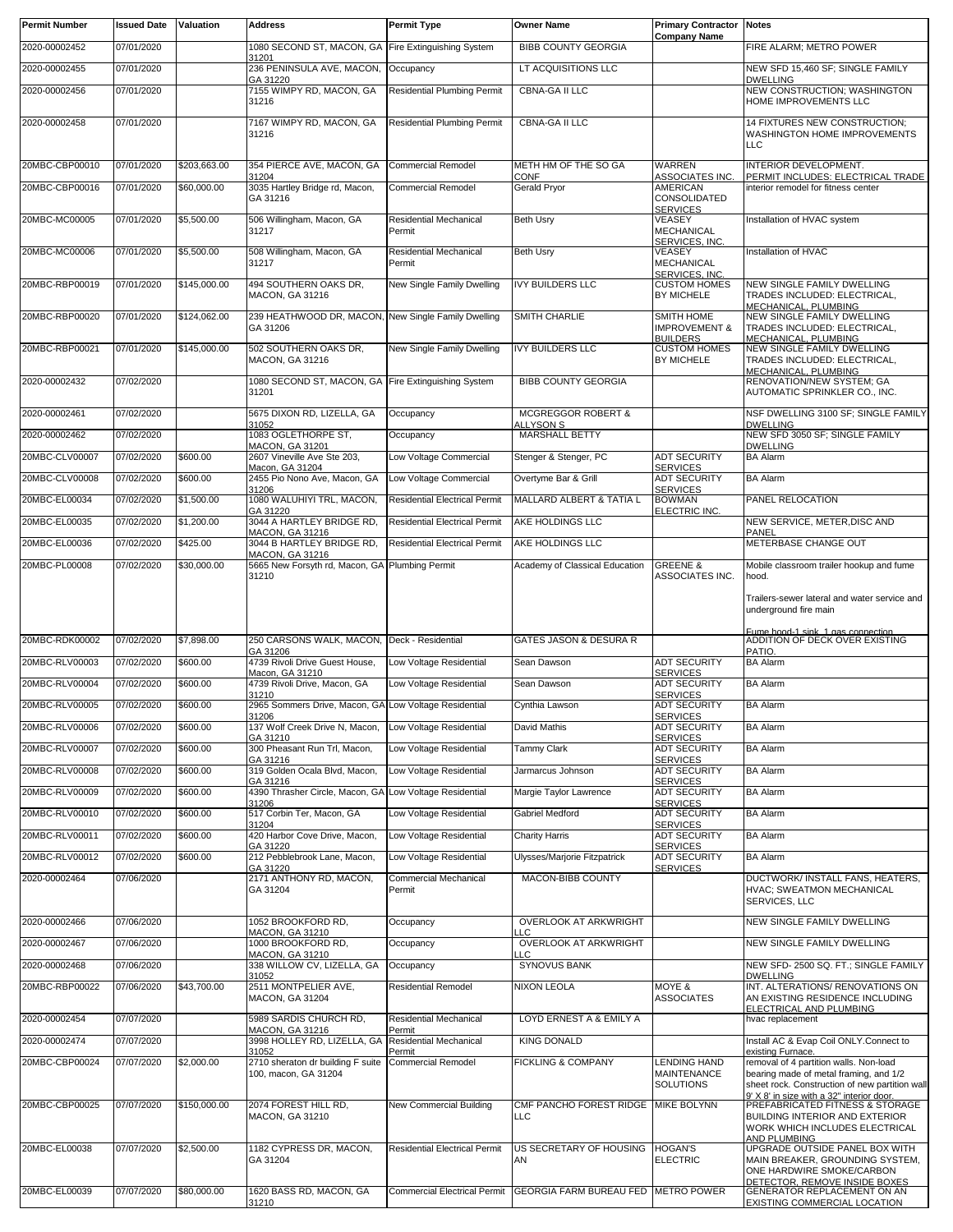| 20MBC-PO00001  | 07/07/2020 | \$35,000.00  | 6359 Rogers Rd, Lizella, GA<br>31052                                    | Pool - Residential                   | Clay Bryan                                       | LEISURE LIVING<br>POOLS, LLC                              | inground swimming pool                                                                                                                                                                                                                  |
|----------------|------------|--------------|-------------------------------------------------------------------------|--------------------------------------|--------------------------------------------------|-----------------------------------------------------------|-----------------------------------------------------------------------------------------------------------------------------------------------------------------------------------------------------------------------------------------|
| 20MBC-PO00002  | 07/07/2020 | \$29,000.00  | 316 TIVOLI CT. MACON, GA<br>31220                                       | Pool - Residential                   | SHEPHERD ALBERT W &<br>PAULA                     | PAMLICO POOL<br>COMPANY, INC.                             | INSTALLATION OF NEW 16' X 32'<br>RECTANGLE GUNITE SWIMMING POOL                                                                                                                                                                         |
| 20MBC-PO00003  | 07/07/2020 | \$30,000.00  | 7094 HARTLEY BRIDGE RD,<br><b>MACON, GA 31216</b>                       | Pool - Residential                   | <b>BERG KYLE</b>                                 | LEISURE LIVING<br>POOLS, LLC                              | INSTALL AN INGROUND POOL AT AN<br><b>EXISTING RESIDENCE</b>                                                                                                                                                                             |
| 20MBC-RBP00023 | 07/07/2020 | \$5,718.00   | 3478 W Bond st, Macon, GA<br>31204                                      | <b>Residential Remodel</b>           | William P Wilson                                 | <b>WILLIAM WILSON</b><br>(HOMEOWNER)                      | Remodel dilapidated property. Needs<br>roofing, rotten siding replaced, broken doors<br>and windows repaired, sheetrock, flooring,                                                                                                      |
| 20MBC-RBP00024 | 07/07/2020 | \$45,000.00  | 181 McClain Circle, Macon, GA<br>31216                                  | <b>Basement Finish</b>               | <b>Bennie Perkins III</b>                        | (HOME OWNER)                                              | plumbing and electrical repairs.<br>BENNIE PERKINS III The construction of an unfinished basement:<br>to include: Dry wall installation, electrical<br>lighting, flooring, bathroom/plumbing, ceiling<br>install and HVAC installation. |
| 20MBC-RBP00025 | 07/07/2020 | \$53,000.00  | 2898 Regina Drive, Macon, GA<br>31216                                   | Accessory Building -<br>Residential  | Jon Keli Smith                                   | <b>KELI SMITH</b><br>(HOMEOWNER)                          | Pool installation                                                                                                                                                                                                                       |
| 2020-00002485  | 07/08/2020 |              | 567 PLUM ST, MACON, GA<br>31201                                         | <b>Commercial Plumbing Permit</b>    | <b>CMJ MACON LLC</b>                             |                                                           | 21 FIXTURES/ WT.HT.; SKEETER'S<br>PLUMBING CO., INC.                                                                                                                                                                                    |
| 2020-00002486  | 07/08/2020 |              | 598 THIRD ST, MACON, GA<br>31201                                        | <b>Commercial Plumbing Permit</b>    | <b>COMMERCIAL FURNISHINGS</b><br><b>INC</b>      |                                                           | YARD HYDRANT: SKEETER'S PLUMBING<br>CO., INC.                                                                                                                                                                                           |
| 2020-00002487  | 07/08/2020 |              | 598 THIRD ST, MACON, GA<br>31201                                        | <b>Commercial Plumbing Permit</b>    | <b>COMMERCIAL FURNISHINGS</b><br><b>INC</b>      |                                                           | 45 FIXTURES/ WT. HT./ BACKFLOW;<br>SKEETER'S PLUMBING CO., INC.                                                                                                                                                                         |
| 2020-00002488  | 07/08/2020 |              | 598 THIRD ST, MACON, GA<br>31201                                        | <b>Commercial Plumbing Permit</b>    | <b>COMMERCIAL FURNISHINGS</b><br><b>INC</b>      |                                                           | 12 GAS OUTLETS/ NATURAL/ GAS<br>PIPING; SKEETER'S PLUMBING CO., INC.                                                                                                                                                                    |
| 2020-00002489  | 07/08/2020 |              | 598 THIRD ST, MACON, GA<br>31201                                        | <b>Commercial Plumbing Permit</b>    | <b>COMMERCIAL FURNISHINGS</b><br><b>INC</b>      |                                                           | 45 FIXTURES/ WT. HT./ BACKFLOW;<br>SKEETER'S PLUMBING CO., INC.                                                                                                                                                                         |
| 2020-00002490  | 07/08/2020 |              | 598 THIRD ST, MACON, GA<br>31201                                        | <b>Commercial Plumbing Permit</b>    | <b>COMMERCIAL FURNISHINGS</b><br><b>INC</b>      |                                                           | 12 GAS OUTLETS/ NATURAL/ GAS<br>PIPING; SKEETER'S PLUMBING CO., INC.                                                                                                                                                                    |
| 2020-00002491  | 07/08/2020 |              | 957 EDGEWOOD AVE, MACON, Residential Plumbing Permit<br>GA 31201        |                                      | <b>BANKS ANNIE &amp; RUSSELL</b><br><b>DIANE</b> |                                                           | 6 FIXTURES; JOEL NEAL HOWARD                                                                                                                                                                                                            |
| 2020-00002492  | 07/08/2020 |              | Imported with no Address,<br>Imported with no Address City,<br>GA 31210 | <b>Residential Electrical Permit</b> |                                                  |                                                           | NEW SERVICE; DT LIGHTING & DESIGN                                                                                                                                                                                                       |
| 2020-00002493  | 07/08/2020 |              | Imported with no Address,<br>Imported with no Address City,<br>GA 31210 | Residential Mechanical<br>Permit     |                                                  |                                                           | REFRIG./DUCTWORK; GHC<br><b>MECHANICAL SERVICES</b>                                                                                                                                                                                     |
| 2020-00002494  | 07/08/2020 |              | 292 WESLEY CIR, MACON, GA<br>31204                                      | Residential Mechanical<br>Permit     | SCHWARTZ LARRY A -<br>CAROLYN                    |                                                           | REFRIG./DUCTWORK; GHC<br>MECHANICAL SERVICES                                                                                                                                                                                            |
| 2020-00002495  | 07/08/2020 |              | Imported with no Address,<br>Imported with no Address City,<br>GA 31210 | Residential Mechanical<br>Permit     | <b>CITY OF MACON</b>                             |                                                           | (BLDG #28-A&B) DUCTWORK/<br>MITSUBISHI MULTI SPLIT SYSTEMS;<br>ETHERIDGE HEATING & AIR, INC.                                                                                                                                            |
| 2020-00002497  | 07/08/2020 |              | 3860 MERCER UNIVERSITY<br>DR, MACON, GA 31204                           | <b>Residential Electrical Permit</b> | <b>FOUNTAIN MARTHA J B</b>                       |                                                           | REWIRE; M. L. DAVIDSON ELECTRIC<br><b>COMPANY</b>                                                                                                                                                                                       |
| 20MBC-CBP00011 | 07/08/2020 | \$25,000.00  | 3279 Jeffersonville HWY, Macon, Cell Tower - Upgrade<br>GA 31201        |                                      | AT&T - Leasehold                                 | ANSCO&<br>ASSOCIATES,LLC                                  | *Hard Copy Application and Review Fee<br>check delivered to office 06/24**<br>This is a digital submittal for the AT&T<br>Antenna upgrades to an existing<br>telecommunications facility.                                               |
| 20MBC-EL00037  | 07/08/2020 | \$145,000.00 | 7035 Houston Rd, Macon, GA<br>31216                                     | <b>Commercial Electrical Permit</b>  | Macon Bibb County                                | <b>T5 CONSTRUCTION</b><br>SERVICES, LLC                   | Adding solar panels to roof of South Bibb<br>Rec Center for Macon Bibb County                                                                                                                                                           |
| 20MBC-PO00004  | 07/08/2020 | \$30,000.00  | 439 Joseph Chandler Dr, Macon,<br>GA 31216                              | Pool - Residential                   | Mark & Donna Powers                              | MID-STATE POOLS                                           | Swimming Pool Installation                                                                                                                                                                                                              |
| 20MBC-RBP00028 | 07/08/2020 | \$200,000,00 | 3552 BRIDGEWOOD DR,<br><b>MACON, GA 31216</b>                           | New Single Family Dwelling           | <b>SOUSA MH</b>                                  | CMD HOMES, LLC                                            | NEW SINGLE FAMILY DWELLING<br>INCLUDING ELECTRICAL, PLUMBING,<br>MECHANICAL                                                                                                                                                             |
| 20MBC-RLV00013 | 07/08/2020 | \$600.00     | 2996 Malvern Hill Drive, Macon,<br>GA 31204                             | Low Voltage Residential              | Richard Dee Taylor                               | <b>ADT SECURITY</b><br><b>SERVICES</b>                    | <b>BA Alarm</b>                                                                                                                                                                                                                         |
| 2020-00002501  | 07/09/2020 |              | 3860 MERCER UNIVERSITY<br>DR, MACON, GA 31204                           | Residential Mechanical<br>Permit     | FOUNTAIN MARTHA J B                              |                                                           | DUCTWORK; THIEL HEATING &<br><b>COOLING</b>                                                                                                                                                                                             |
| 2020-00002502  | 07/09/2020 |              | Imported with no Address,<br>Imported with no Address City,<br>GA 31210 | Residential Mechanical<br>Permit     |                                                  |                                                           | ELECTRICAL/DUCTWORK; EXTREME<br><b>RESIDENTIAL</b>                                                                                                                                                                                      |
| 2020-00002503  | 07/09/2020 |              | Imported with no Address,<br>Imported with no Address City.<br>GA 31210 | Residential Mechanical<br>Permit     |                                                  |                                                           | ELECTRICAL/DUCTWORK; EXTREME<br><b>RESIDENTIAL</b>                                                                                                                                                                                      |
| 2020-00002504  | 07/09/2020 |              | 3397 BRIDGEWOOD DR,<br><b>MACON, GA 31216</b>                           | Residential Mechanical<br>Permit     | <b>WINDMILL INC</b>                              |                                                           | ELECTRICAL/DUCTWORK; EXTREME<br><b>RESIDENTIAL</b>                                                                                                                                                                                      |
| 2020-00002505  | 07/09/2020 |              | 3421 BRIDGEWOOD DR,<br><b>MACON, GA 31216</b>                           | Residential Mechanical<br>Permit     | WINDMILL INC                                     |                                                           | ELECTRICAL/DUCTWORK; EXTREME<br><b>RESIDENTIAL</b>                                                                                                                                                                                      |
| 2020-00002506  | 07/09/2020 |              | 3445 BRIDGEWOOD DR,<br><b>MACON, GA 31216</b>                           | Residential Mechanical<br>Permit     | WINDMILL INC                                     |                                                           | ELECTRICAL/DUCTWORK; EXTREME<br><b>RESIDENTIAL</b>                                                                                                                                                                                      |
| 20MBC-EL00040  | 07/09/2020 | \$227,233.00 | 6011 Zebulon Road, Macon, GA<br>31210-2032                              | <b>Commercial Electrical Permit</b>  | SPP Investments LLC                              | <b>INTEGRATED SVC</b><br><b>SOLUTIONS</b>                 | One to one replacement of interior store<br>lighting as well as the replacement of<br>parking lot lighting fixtures going from HID to<br>LED on existing poles. No changes to<br>existing wiring or panels.                             |
| 20MBC-EL00042  | 07/09/2020 | \$750.00     | 3018 SOUTH LIZELLA RD,<br>MACON, GA 31052                               | <b>Residential Electrical Permit</b> | BRITNEY HOLLOWAY<br>(HOMEOWNER)                  | <b>BRITNEY</b><br><b>HOLLOWAY</b><br>(HOMEOWNER)          | POWER POLE FOR SHED AT AN<br><b>EXISTING RESIDENCE</b>                                                                                                                                                                                  |
| 20MBC-MC00007  | 07/09/2020 | \$5,000.00   | 108 Manor Terrace, Macon, GA<br>31210                                   | Residential Mechanical<br>Permit     | Dixie McLaughlin                                 | <b>AIRWORKS</b><br><b>HEATING &amp;</b><br><b>COOLING</b> | Gas electric HVAC equipment only-2Ton                                                                                                                                                                                                   |
| 20MBC-RBP00029 | 07/09/2020 | \$50,000.00  | 2770 HILLANDALE CIR,<br>MACON, GA 31204                                 | Accessory Building -<br>Residential  | Stephen Bashinski                                | <b>STEPHEN</b><br><b>BASHINSKI</b><br>(HOMEOWNER)         | Bedroom extension including electrical,<br>plumbing, mechanical                                                                                                                                                                         |
| 20MBC-RLV00014 | 07/09/2020 | \$600.00     | 3558 Mogul RD, Macon, GA<br>31217                                       | Low Voltage Residential              | <b>Elaine Nesbitt</b>                            | <b>ADT SECURITY</b><br><b>SERVICES</b>                    | <b>BA Alarm</b>                                                                                                                                                                                                                         |
| 20MBC-RLV00015 | 07/09/2020 | \$600.00     | 310 Eagle Ridge Rd, Macon, GA<br>31216                                  | Low Voltage Residential              | Shirley Bush                                     | <b>ADT SECURITY</b><br><b>SERVICES</b>                    | <b>BA Alarm</b>                                                                                                                                                                                                                         |
| 20MBC-RLV00016 | 07/09/2020 | \$600.00     | 3780 Northside Drive STE 120,<br>Macon, GA 31210                        | Low Voltage Residential              | <b>Classic Firearms</b>                          | ADT SECURITY<br><b>SERVICES</b>                           | <b>BA Alarm</b>                                                                                                                                                                                                                         |
| 20MBC-RLV00017 | 07/09/2020 | \$600.00     | 987 Clairmont Place, Macon, GA<br>31204                                 | Low Voltage Residential              | Glynis Anderson                                  | <b>ADT SECURITY</b><br><b>SERVICES</b>                    | <b>BA Alarm</b>                                                                                                                                                                                                                         |
| 2020-00002510  | 07/10/2020 |              | 292 WESLEY CIR, MACON, GA<br>31204                                      | <b>Residential Electrical Permit</b> | <b>SCHWARTZ LARRY A -</b><br>CAROLYN             |                                                           | NEW SERVICE/ REWIRE; GRAY<br>ELECTRICAL SERVICE                                                                                                                                                                                         |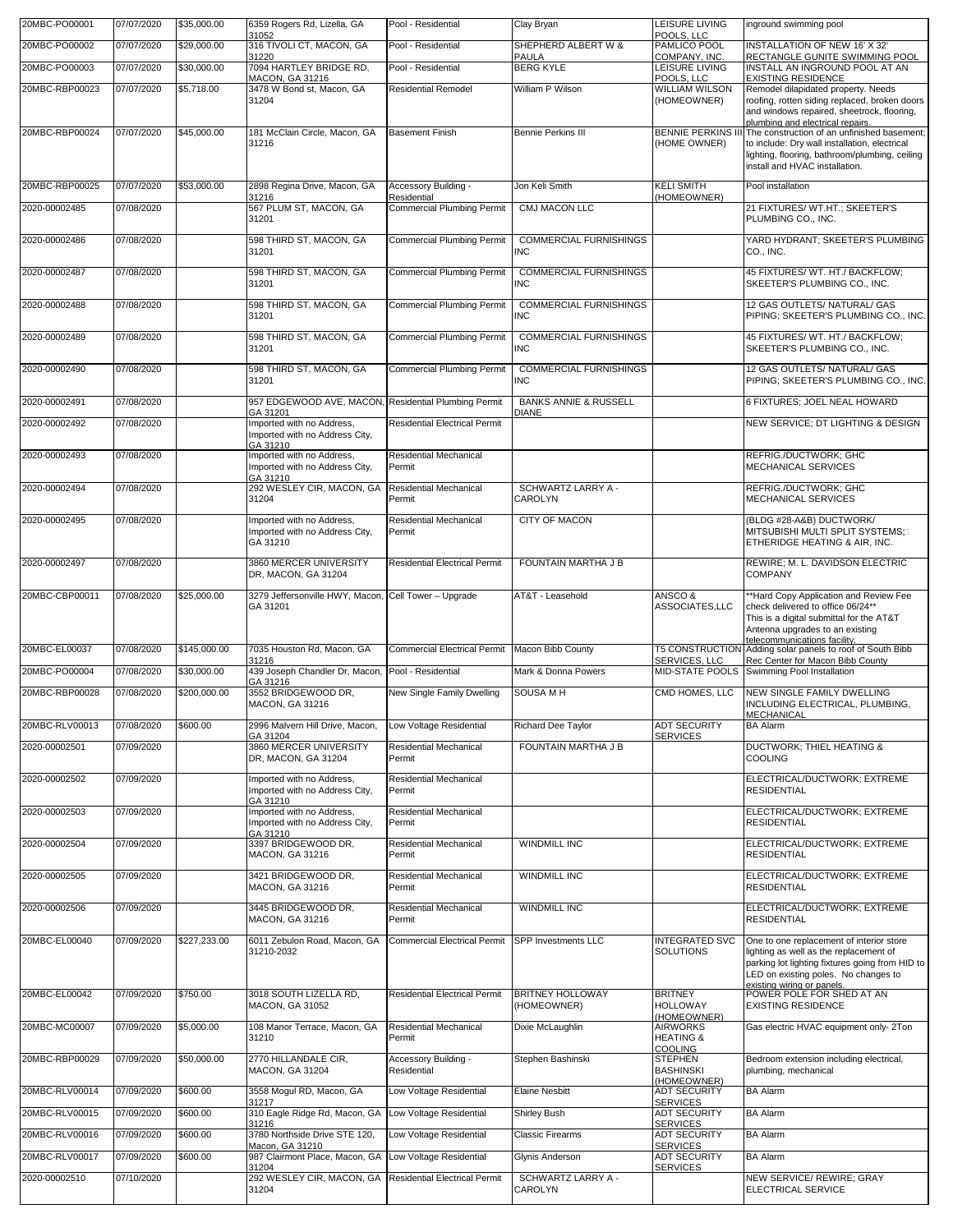| 2020-00002512  | 07/10/2020 |                | 319 WILLOW CV, LIZELLA, GA<br>31052                                      | <b>Residential Electrical Permit</b>    | <b>SYNOVUS BANK</b>                              |                                                                         | NEW SERVICE; DARIEN'S ELECTRICAL<br>CONTRACTING, LLC                                                                                                                          |
|----------------|------------|----------------|--------------------------------------------------------------------------|-----------------------------------------|--------------------------------------------------|-------------------------------------------------------------------------|-------------------------------------------------------------------------------------------------------------------------------------------------------------------------------|
| 2020-00002514  | 07/10/2020 |                | 865 TUFTHUNTER, MACON, GA Residential Electrical Permit                  |                                         | THREE OAKS CONST & DEV                           |                                                                         | NEW SERVICE; JOHNSON ELECTRIC                                                                                                                                                 |
| 2020-00002522  | 07/10/2020 |                | 31210<br>4045 LIBERTY ESTATES DR,                                        | Occupancy                               | INC<br>LIBERTY CHURCH DEV LLC                    |                                                                         | NEW SFD-1918 HTDSF, 401 UNHTD SF;                                                                                                                                             |
| 2020-00002523  | 07/10/2020 |                | MACON, GA 31216<br>1116 BARRINGTON PLACE                                 | Occupancy                               | SPP RESIDENTIAL LLC                              |                                                                         | SINGLE FAMILY DWELLING<br>NEW SFD- 3801 SQ. FT.; SINGLE FAMILY                                                                                                                |
| 2020-00002525  | 07/10/2020 |                | WAY, MACON, GA 31220<br>1120 BARRINGTON PLACE<br>WAY, MACON, GA 31220    | Occupancy                               | SPP RESIDENTIAL LLC                              |                                                                         | <b>DWELLING</b><br>NEW SFD- 4191 SQ. FT.; SINGLE FAMILY<br><b>DWELLING</b>                                                                                                    |
| 20MBC-CBP00026 | 07/10/2020 | \$575,000.00   | 4934 SARDIS CHURCH RD,<br><b>MACON, GA 31216</b>                         | New Commercial Building                 | <b>QUIKTRIP CORPORATION</b>                      | <b>HORIZON</b><br><b>CONSTRUCTION</b><br>CO.                            | QUIK TRIP #1722 -- CONVENIENCE<br><b>STORE</b>                                                                                                                                |
| 20MBC-CBP00027 | 07/10/2020 | \$45,000.00    | 4934 SARDIS CHURCH RD.<br><b>MACON, GA 31216</b>                         | <b>Commercial Structure</b>             | QUIKTRIP CORPORATION                             | <b>HORIZON</b><br><b>CONSTRUCTION</b><br>CO.                            | QUIK TRIP #1722 -- AUTO CANOPY                                                                                                                                                |
| 20MBC-CBP00028 | 07/10/2020 | \$25,000.00    | 4934 SARDIS CHURCH RD,<br><b>MACON, GA 31216</b>                         | <b>Commercial Structure</b>             | QUIKTRIP CORPORATION                             | <b>HORIZON</b><br><b>CONSTRUCTION</b><br>CO.                            | QUIK TRIP #1722--DIESEL CANOPY                                                                                                                                                |
| 20MBC-EL00043  | 07/10/2020 | \$334.10       | 3535 WILLIAMSON RD APT<br>125, MACON, GA 31206                           | <b>Residential Electrical Permit</b>    | CP APARTMENTS 19 LLC                             | <b>SERVICE</b><br>ELECTRIC INC.                                         | Apt 125: Inspection to have power<br>reconnected                                                                                                                              |
| 20MBC-EL00044  | 07/10/2020 | \$334.10       | 3535 WILLIAMSON RD APT<br>142, MACON, GA 31206                           | <b>Residential Electrical Permit</b>    | CP APARTMENTS 19 LLC                             | <b>SERVICE</b><br>ELECTRIC INC.                                         | Apt 142: Inspection to have power<br>reconnected                                                                                                                              |
| 20MBC-EL00045  | 07/10/2020 | \$334.10       | 3535 WILLIAMSON RD APT<br>215, MACON, GA 31206                           | <b>Residential Electrical Permit</b>    | CP APARTMENTS 19 LLC                             | <b>SERVICE</b><br>ELECTRIC INC.                                         | Apt 215: inspection to have power<br>reconnected                                                                                                                              |
| 20MBC-EL00046  | 07/10/2020 | \$500.00       | 150 TOM HILL SR BLVD,<br>MACON, GA 31210                                 | <b>Commercial Electrical Permit</b>     | WACHOVIA BANK N A                                | <b>SERVICE</b><br>ELECTRIC INC.                                         | communications conduit                                                                                                                                                        |
| 2020-00002530  | 07/13/2020 |                | Imported with no Address,<br>Imported with no Address City,              | <b>Residential Electrical Permit</b>    |                                                  |                                                                         | NEW SERVICE; JOHNSON ELECTRIC                                                                                                                                                 |
| 20MBC-CLV00009 | 07/13/2020 | \$600.00       | GA 31210<br>4641 Presidential Pkwy, Macon,                               | Low Voltage Commercial                  | McAlisters Deli 1157                             | <b>ADT SECURITY</b>                                                     | <b>BA Alarm</b>                                                                                                                                                               |
| 20MBC-CLV00010 | 07/13/2020 | \$600.00       | GA 31206<br>3453 Log Cabin Drive, Macon,                                 | Low Voltage Commercial                  | All Star Enterprise                              | <b>SERVICES</b><br><b>ADT SECURITY</b>                                  | <b>BA Alarm</b>                                                                                                                                                               |
| 20MBC-EL00047  | 07/13/2020 | \$400.00       | GA 31204<br>3615 PINELAND TRL, MACON.                                    | <b>Residential Electrical Permit</b>    | POWELL RAY D - JOANN M                           | <b>SERVICES</b><br>M.L. DAVIDSON                                        | ALTERATIONS ON AN EXISTING                                                                                                                                                    |
| 2020-00002533  | 07/14/2020 |                | GA 31206<br>3150 AVONDALE MILL RD,                                       | <b>Commercial Plumbing Permit</b>       | MACON-BIBB CO IND AUTH                           | <b>ELECTRIC</b>                                                         | <b>RESIDENCE</b><br>1 GAS OUTLET/ NATURAL/ GAS PIPING;                                                                                                                        |
|                |            |                | MACON, GA 31216                                                          |                                         |                                                  |                                                                         | PYLES PLUMBING & UTILITY<br>CONTRACTORS, INC.                                                                                                                                 |
| 2020-00002536  | 07/14/2020 |                | 1897 ALLEN RD, MACON, GA<br>31216                                        | <b>Commercial Electrical Permit</b>     | MACON-BIBB CO IND<br><b>AUTHORITY</b>            |                                                                         | NEW LIGHTING MODIFICATIONS/ 9 NEW<br>FIXTURES IN MEZZANINE; VERSATECH<br>ELECTRICAL SERVICES, INC.                                                                            |
| 2020-00002537  | 07/14/2020 |                | 1897 ALLEN RD, MACON, GA<br>31216                                        | Commercial Mechanical<br>Permit         | MACON-BIBB CO IND<br><b>AUTHORITY</b>            |                                                                         | REFRIG./ DUCTWORK/ AIR WASHER<br>INSTALL, CHILLER & CT INSTALL;<br>INDUSTRIAL AIR, INC.                                                                                       |
| 2020-00002539  | 07/14/2020 |                | Imported with no Address,<br>Imported with no Address City,<br>GA 31210  | <b>Commercial Plumbing Permit</b>       |                                                  |                                                                         | NATURAL; ATHA PLUMBING, LLC                                                                                                                                                   |
| 2020-00002540  | 07/14/2020 |                | 311 PADDINGTON LN, LIZELLA,<br>GA 31052                                  | <b>Residential Mechanical</b><br>Permit | <b>REO FUNDING SOLUTIONS III</b>                 |                                                                         | GAS PIPING; SOUTHERN HEATING & AIR                                                                                                                                            |
| 2020-00002541  | 07/14/2020 |                | 146 SUMMER GROVE LN,<br><b>MACON, GA 31206</b>                           | Occupancy                               | <b>HEATH ROAD LLC</b>                            |                                                                         | NEW SFD- 1583 SQ. FT.; SINGLE FAMILY<br><b>DWELLING</b>                                                                                                                       |
| 20MBC-EL00048  | 07/14/2020 | \$6,500.00     | 987 WESLEYAN DR, MACON,<br>GA 31210                                      | <b>Residential Electrical Permit</b>    | WILDS-PRITCHARD ANDREW<br>N &                    | <b>MCWILLIAMS</b><br>ELECTRIC, LLC                                      | NEW SERVICE/ CHANGE SERVICE/<br>INSTALL 22KW GENERATOR AT AN<br><b>EXISTING RESIDENCE</b>                                                                                     |
| 20MBC-RBP00030 | 07/14/2020 | \$35,000.00    | 1288 OXLEY RD, MACON, GA<br>31220                                        | <b>Residential Addition</b>             | <b>CHAMBLISS ZOLLIE &amp; MARY</b><br><b>ANN</b> |                                                                         | BUILDING ADDITION TO AN EXISTING<br><b>RESIDENCE</b>                                                                                                                          |
| 20MBC-RBP00031 | 07/14/2020 | \$20,000.00    | 245 SHORELINE WAY, MACON, Accessory Building -<br>GA 31052               | Residential                             | Kevin Belflower                                  |                                                                         | Boathouse (No MEP'S)                                                                                                                                                          |
| 20MBC-RLV00018 | 07/14/2020 | \$600.00       | 3215 Ingleside Ave, Macon, GA Low Voltage Residential<br>31204           |                                         | Chandler Vaughn                                  | <b>ADT SECURITY</b><br><b>SERVICES</b>                                  | <b>BA Alarm</b>                                                                                                                                                               |
| 2020-00002542  | 07/15/2020 |                | Imported with no Address,<br>Imported with no Address City,<br>GA 31210  | <b>Commercial Plumbing Permit</b>       |                                                  |                                                                         | 65 GAS OUTLETS/ NATURAL/ GAS<br>PIPING; PYLES PLUMBING & UTILITY<br><b>CONTRACTORS</b>                                                                                        |
| 20MBC-EL00041  | 07/15/2020 | \$227,223.00   | 3190 Macon Tech Dr, Macon, GA Commercial Electrical Permit<br>31206-3659 |                                         | Capview Income & Value Fund                      | <b>INTEGRATED SVC</b><br>SOLUTIONS                                      | One to one replacement of interior store<br>lighting as well as the replacement of<br>parking lot lighting fixtures going from HID to<br>LED on existing poles. No changes to |
| 20MBC-EL00049  | 07/15/2020 | \$3,500.00     | 2412 MONROE AVE, MACON,                                                  | <b>Residential Electrical Permit</b>    | <b>BRIAN TAYLOR</b>                              | <b>GENERAL</b>                                                          | existing wiring or panels.<br>(SPACE B) FINISH REWIRE FOR AN                                                                                                                  |
| 20MBC-EL00050  | 07/15/2020 | \$3,500.00     | GA 31206<br>2412 MONROE AVE, MACON,                                      | <b>Residential Electrical Permit</b>    | <b>BRIAN TAYLOR</b>                              | <b>SCIENTIFIC</b><br><b>GENERAL</b>                                     | <b>EXISTING RESIDENCE</b><br>(SPACE A) COMPLETER REWIRE ON AN                                                                                                                 |
| 20MBC-EL00051  | 07/15/2020 | \$825.00       | GA 31206<br>2736 SUWANEE AVE, MACON,                                     | <b>Residential Electrical Permit</b>    | <b>CARL MURRAY</b>                               | <b>SCIENTIFIC</b><br><b>GENERAL</b>                                     | <b>EXISTING RESIDENCE</b><br>CHANGE SERVICE AT AN EXISTING                                                                                                                    |
| 20MBC-EL00052  | 07/15/2020 | \$600.00       | GA 31204<br>1471 SECOND AVE, MACON,                                      | <b>Residential Electrical Permit</b>    | AJB DEVELOPMENT CORP                             | <b>SCIENTIFIC</b><br><b>GENERAL</b>                                     | <b>RESIDENCE</b><br>REPLACE OUTSIDE BREAKER PANEL AT                                                                                                                          |
| 20MBC-EL00053  | 07/15/2020 | \$600.00       | GA 31201<br>2026 THIRD AVE, MACON, GA                                    | <b>Residential Electrical Permit</b>    | <b>HARRY HOPKINS</b>                             | <b>SCIENTIFIC</b><br><b>GENERAL</b>                                     | AN EXISTING RESIDENCE<br>(SPACE A) COMPLETE REWIRING FOR                                                                                                                      |
| 20MBC-EL00054  | 07/15/2020 | \$600.00       | 31204<br>2026 THIRD AVE, MACON, GA                                       | <b>Residential Electrical Permit</b>    | <b>HARRY HOPKINS</b>                             | <b>SCIENTIFIC</b><br><b>GENERAL</b>                                     | AN EXISTING RESIDENCE<br>(SPACE B) FINISH REWIRE ON AN                                                                                                                        |
| 20MBC-EL00055  | 07/15/2020 | \$600.00       | 31204<br>778 DOROTHY ST, MACON, GA                                       | <b>Residential Electrical Permit</b>    | DAVID OLIVER                                     | <b>SCIENTIFIC</b><br><b>HOGAN'S</b>                                     | <b>EXISTING RESIDENCE</b><br>INSTALL SMOKE/ CARBON SYSTEM,                                                                                                                    |
| 20MBC-EL00056  | 07/15/2020 | \$175.00       | 31217<br>2627 MONTPELIER AVE,                                            | <b>Commercial Electrical Permit</b>     | J-I ASSOCIATES                                   | <b>ELECTRIC</b><br><b>HOGAN'S</b>                                       | CHECK GROUNDING SYSTEM<br>(SUITE 1375) CHECK SERVICE, CHECK                                                                                                                   |
|                |            |                | MACON, GA 31204                                                          |                                         |                                                  | <b>ELECTRIC</b>                                                         | <b>BUILDING</b>                                                                                                                                                               |
| 20MBC-EL00057  | 07/15/2020 | \$2,600.00     | 239 TROON WEST, MACON,<br>GA 31210                                       | <b>Residential Electrical Permit</b>    | JOHNSON CARLTON & BETTY                          | <b>HOGAN'S</b><br><b>ELECTRIC</b>                                       | UPGRADE SERVICE TO 400 AMP<br>METER/ WIRING GARAGE/ SERVICE<br>PANEL IN GARAGE ON EXISTING<br><b>RESIDENCE</b>                                                                |
| 20MBC-EL00058  | 07/15/2020 | \$600.00       | 3436 DOSTER WAY, MACON,<br>GA 31217                                      | <b>Residential Electrical Permit</b>    | <b>TANO VENTURES LLC</b>                         | <b>HOGAN'S</b><br><b>ELECTRIC</b>                                       | <b>INSTALL SMOKE/ CARBON &amp;</b><br>GROUNDING SYSTEM AT AN EXISTING<br><b>RESIDENCE</b>                                                                                     |
| 20MBC-EL00059  | 07/15/2020 | \$4,800.00     | 909 W ORMOND TERR,<br>MACON, GA 31206                                    | <b>Residential Electrical Permit</b>    | <b>GIRAUD GERALD</b>                             | <b>HOGAN'S</b><br><b>ELECTRIC</b>                                       | REWIRE ACCORDING TO ELECTRICAL<br>CODE ON EXISTING RESIDENCE                                                                                                                  |
| 20MBC-EL00060  | 07/15/2020 | \$30,000.00    | 6109 HOUSTON RD, MACON,<br>GA 31216                                      | <b>Commercial Electrical Permit</b>     | BEVIL CREEK INVESTMENTS<br>LLC                   | <b>GARDNER</b><br><b>ELECTRIC</b>                                       | REPLACE STOLEN ELECTRICAL WIRING                                                                                                                                              |
| 20MBC-MC00008  | 07/15/2020 | \$26,000.00    | 1620 BASS RD, MACON, GA<br>31210                                         | Commercial Mechanical<br>Permit         | <b>GEORGIA FARM BUREAU FED</b>                   | <b>GALGON HVAC</b><br>MECHNAICAL SVC<br>INC.                            | Installation of pipe                                                                                                                                                          |
| 20MBC-RBP00032 | 07/15/2020 | \$2,085,450.00 | 537 OLD CLUB RD S, MACON.<br>GA 31210                                    | New Single Family Dwelling              | WALTHALL FRANK W III                             | THREE OAKS<br><b>CONSTRUCTION</b><br><b>AND</b><br>DEVELOPMENT,<br>INC. | NEW SINGLE FAMILY DWELLING WITH<br><b>ACCESSORY BUILDING</b><br>INCLUDED TRADES: ELECTRICAL, LOW<br>VOLTAGE, MECHANICAL, & PLUMBING                                           |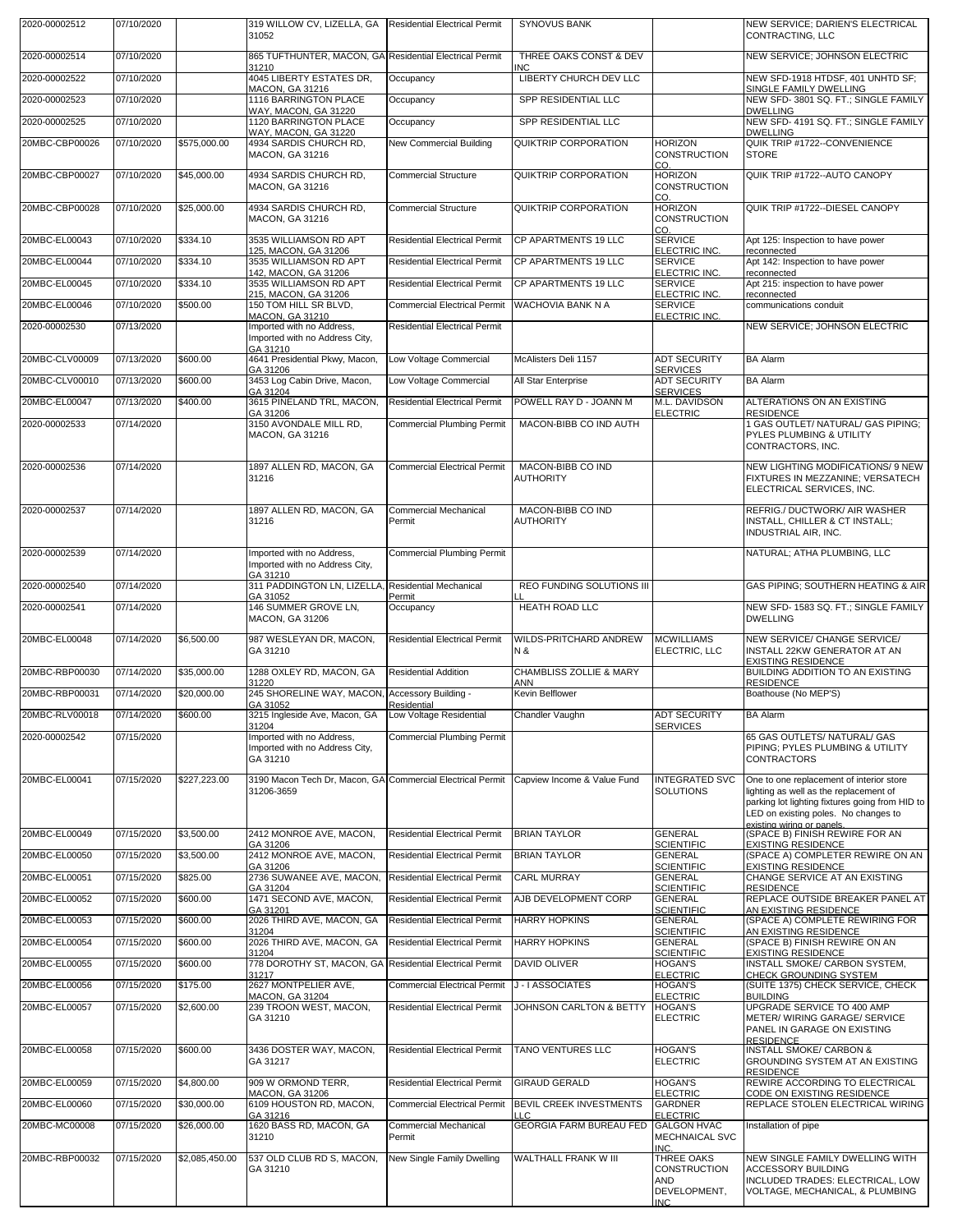| 2020-00002392<br><b>Commercial Electrical Permit</b><br>FIRST DATA RESOURCES<br>07/16/2020<br>5665 NEW FORSYTH RD,<br>new service<br>MACON, GA 31210<br>INC<br>2020-00002552<br>07/16/2020<br>321 WILLOW CV, LIZELLA, GA<br><b>SYNOVUS BANK</b><br>17 FIXTURES/ NEW CONSTRUCTION:<br><b>Residential Plumbing Permit</b><br>31052<br>WASHINGTON HOME IMPROVEMENTS<br><b>LLC</b><br>07/16/2020<br>319 WILLOW CV, LIZELLA, GA<br><b>Residential Plumbing Permit</b><br><b>SYNOVUS BANK</b><br>17 FIXTURES/ NEW CONSTRUCTION;<br>2020-00002553<br>31052<br>WASHINGTON HOME IMPROVEMENTS<br><b>LLC</b><br>2020-00002554<br>07/16/2020<br>6250 SKIPPER RD, MACON, GA Commercial Mechanical<br><b>BIBB COUNTY BD</b><br>ELECTRICAL/DUCTWORK; WILSON<br>Permit<br><b>EDUCATION</b><br><b>BRYANT A/C</b><br>31216<br>07/16/2020<br>Imported with no Address,<br><b>Commercial Mechanical</b><br>ELECTRICAL/DUCTWORK; WILSON<br>2020-00002555<br>Imported with no Address City.<br><b>BRYANT A/C</b><br>Permit<br>GA 31210<br>292 WESLEY CIR, MACON, GA<br>2020-00002556<br>07/16/2020<br><b>Residential Plumbing Permit</b><br>1 GAS OUTLET/ NATURAL/ GAS PIPING;<br>SCHWARTZ LARRY A -<br>MERLE SAYLOR PLUMBING<br>31204<br>CAROLYN<br>07/16/2020<br>Imported with no Address,<br><b>Commercial Plumbing Permit</b><br>1 GAS OUTLET/ NATURAL/ GAS PIPING;<br>2020-00002557<br>PYLES PLUMBING & UTILITY<br>Imported with no Address City,<br>GA 31210<br>CONTRACTORS, INC.<br>20MBC-CBP00021<br>07/16/2020<br>\$61,000.00<br>5665 NEW FORSYTH RD,<br>ACADEMY FOR CLASSICAL ED<br>ACE ACADEMY KITCHEN RENOVATION<br><b>Commercial Remodel</b><br><b>MACON, GA 31210</b><br><b>INC</b><br>\$867,000.00<br>200 Cherry Street, Macon, GA<br>Macon- Bibb County Transit<br>PITTMAN WALLER<br>20MBC-CRO00001<br>07/16/2020<br><b>Commercial Reroof</b><br>Re-roof the building<br>31201<br>Authority<br><b>ROOFING</b><br>COMPANY, INC.<br>\$1,200.00<br>768 CENTER ST, MACON, GA<br><b>CAINES CHARLES F III</b><br>20MBC-EL00061<br>07/16/2020<br><b>Residential Electrical Permit</b><br><b>GENERAL</b><br>UPGRADE ELECTRICAL FOR AN<br><b>SCIENTIFIC</b><br><b>EXISTING RESIDENCE</b><br>31217<br>20MBC-EL00062<br>07/16/2020<br>\$750.00<br>598 CARMAN PL, MACON, GA<br><b>Residential Electrical Permit</b><br>SOUTHERN WOOD TRENDS<br>REPLACED DOWN SERVICE ON<br><b>GENERAL</b><br><b>SCIENTIFIC</b><br><b>EXISTING RESIDENCE</b><br>31206<br><b>INC</b><br>UPGRADE ELECTRICAL ON EXISTING<br>\$1,300.00<br>4727 BISHOP RD. MACON. GA<br><b>Residential Electrical Permit</b><br><b>TOWSON TONY H</b><br><b>GENERAL</b><br>20MBC-EL00063<br>07/16/2020<br><b>RESIDENCE</b><br>31206<br><b>SCIENTIFIC</b><br>136 LAMAR ST, MACON, GA<br>(APT. 1) UPGRADE TO MINIMUM<br>20MBC-EL00064<br>07/16/2020<br>\$2,030.00<br>LAWRENCE JEFFREY B<br>JE POWER CO<br><b>Residential Electrical Permit</b><br>ELECTRICAL CODE<br>31204<br>20MBC-EL00065<br>07/16/2020<br>\$2,030.00<br>136 LAMAR ST, MACON, GA<br><b>Residential Electrical Permit</b><br><b>LAWRENCE JEFFREY B</b><br>JE POWER CO<br>(APT. 2) UPGRADE TO MINIMUM<br>31204<br>ELECTRICAL CODE<br>(APT. 3) UPGRADE TO MINIMUM<br>\$2,030,00<br>136 LAMAR ST, MACON, GA<br><b>LAWRENCE JEFFREY B</b><br>JE POWER CO<br>20MBC-EL00066<br>07/16/2020<br><b>Residential Electrical Permit</b><br>ELECTRICAL CODE<br>31204<br>07/16/2020<br>\$1,763.00<br>136 LAMAR ST, MACON, GA<br>JE POWER CO<br>(APT. 4) UPGRADE TO MINIMUM<br>20MBC-EL00067<br><b>Residential Electrical Permit</b><br>LAWRENCE JEFFREY B<br>ELECTRICAL CODE<br>31204<br>07/16/2020<br>\$2,000.00<br>625 FOREST HILL RD, MACON,<br><b>DALTON ELECTRIC</b><br>20MBC-EL00068<br><b>Residential Electrical Permit</b><br>SEVEN DAY SOLUTIONS LLC<br>Power off for more than 6 months.<br>GA 31210<br>INC.<br>\$400.00<br>3341 MASSEYVILLE RD,<br>POWER HAS BEEN OFF FOR OVER ONE<br>20MBC-EL00070<br>07/16/2020<br><b>Residential Electrical Permit</b><br><b>JERROD MAYS</b><br><b>HOGAN'S</b><br><b>ELECTRIC</b><br>MACON, GA 31217<br>YEAR/ INSTALL SMOKE & CARBON/<br><b>GROUNDING SYSTEM</b><br><b>TAYLOR ELECTRIC</b><br>20MBC-EL00071<br>07/16/2020<br>\$6,000.00<br>3101 HILLCREST AVE, MACON, Commercial Electrical Permit<br>AMERSON PROPERTIES LTD<br>POWER DROPS, EXIT LIGHTS ON AN<br>EXISTING COMMERCIAL PROPERTY<br>GA 31204<br>CO. INC.<br>185 Rivoli Landing, MACON, GA Residential Addition<br>20MBC-RBP00027<br>07/16/2020<br>\$5,000.00<br>PIEDMONT<br>Add a new roof over an existing open porch.<br><b>Steve Lindsey</b><br>31210<br><b>RECONSTRUCTION</b><br>The original porch did not have a roof.<br>We are not adding to the footprint of the<br>COMPANY, INC.<br>existina residence.<br>20MBC-RBP00033<br>07/16/2020<br>\$116,410.00<br>151 Summer Grove Lane,<br>New Single Family Dwelling<br>Three Oaks Construction<br>THREE OAKS<br>New residential home<br><b>CONSTRUCTION</b><br>Macon, GA 31206<br>AND<br>DEVELOPMENT,<br><b>INC</b><br>07/16/2020<br>\$111.790.00<br>155 Summer Grove Lane,<br>New Single Family Dwelling<br>Three Oaks Construction<br>THREE OAKS<br>New single family home construction<br>Macon, GA 31206<br><b>CONSTRUCTION</b><br>AND<br>DEVELOPMENT,<br><b>INIC</b><br>20MBC-RBP00037<br>07/16/2020<br>\$308,000.00<br>2721 Walden Rd, Macon, GA<br>New Single Family Dwelling<br>KIMBERLY &<br><b>Residential New Build</b><br>Kimberly Lovell<br><b>COLBY LOVELL</b><br>31216<br>(HOMEOWNER)<br>07/17/2020<br>180 FOREST AVE, MACON, GA Residential Plumbing Permit<br>ALLEN-SHERROD DEBORAH<br>2020-00002558<br>10 FIXTURES/ NEW CONSTRUCTION;<br><b>BUZZELL PLUMBING HEATING &amp; AIR</b><br>31204<br>20MBC-EL00069<br>07/17/2020<br>\$2,850.00<br>560 Adrian Place, Macon, GA<br><b>STARR</b><br><b>Residential Electrical Permit</b><br>Keith Pridgen<br>replace service and panel<br><b>ELECTRICAL</b><br>31204<br>CONTRACTORS<br>07/17/2020<br>\$200.00<br>3610 Fleming Drive, Macon, GA<br><b>Residential Electrical Permit</b><br>20MBC-EL00072<br>Michele Gillispie<br><b>STARR</b><br>needs an inspection per Ga Power to<br><b>ELECTRICAL</b><br>restore power after being off for over a year.<br>31217<br>CONTRACTORS<br>No alterations are planned<br>20MBC-EL00073<br>07/17/2020<br>\$750.00<br>395 VISTA CIR, MACON, GA<br>AMERICAN EAGLE LEASING<br><b>Commercial Electrical Permit</b><br><b>SERVICE</b><br>Communications conduit and receptacle<br>31204<br>ELECTRIC INC.<br>*Address also shows as 3090 Ingleside<br>Ave*<br>07/17/2020<br>865 NORTH AVE, MACON, GA<br><b>Commercial Electrical Permit</b><br>AMERICAN EAGLE LEASING &<br><b>SERVICE</b><br>20MBC-EL00074<br>\$650.00<br>Communications conduit and receptacle<br>ELECTRIC INC.<br>31211<br><b>FIN</b><br>752 ST PAUL ST, MACON, GA<br>ST. PAULS EPISCOPAL<br>20MBC-EL00075<br>07/17/2020<br>\$500.00<br><b>Commercial Electrical Permit</b><br><b>SERVICE</b><br>Communications conduit and receptacle<br><b>CHURCH</b><br>ELECTRIC INC.<br>31201<br>776 NORTH AVE, MACON, GA<br>20MBC-EL00076<br>07/17/2020<br>\$14,325.00<br><b>Residential Electrical Permit</b><br>ROBERTSON LAURA<br><b>SERVICE</b><br>Total house rewire with service and panel<br>ELECTRIC INC.<br>31211<br>change<br>07/17/2020<br>120 Colaparchee Plantation Dr.,<br>Install complete HVAC system<br>20MBC-MC00009<br>\$11,450.00<br>Residential Mechanical<br>Jatamia Bryant<br>AIR MASTERS OF<br>Macon, GA 31220<br><b>MACON LLC</b><br>Permit<br>07/17/2020<br>\$32,000.00<br>1351 Beaver Oaks Dr, Macon,<br>Pool - Residential<br>MID-STATE POOLS<br>20MBC-PO00006<br><b>Fred Garrett</b><br>Swimming pool<br>GA 31220<br>07/17/2020<br>\$125,000.00<br>652 Britton Way, Macon, GA<br><b>CUSTOM HOMES</b><br>20MBC-RBP00035<br>New Single Family Dwelling<br>Custom Homes by Michele<br>Single family home<br>BY MICHELE<br>31069<br>Includes 3 Trades<br>07/17/2020<br>656 BRITTON WAY, MACON,<br>20MBC-RBP00036<br>\$130,000.00<br>New Single Family Dwelling<br>Custom Homes by Michele<br><b>CUSTOM HOMES</b><br>Single family residence<br>GA 31216<br>BY MICHELE<br>07/17/2020<br>\$16,000.00<br>3696 Dean Drive, Macon, GA<br>KEVIN HULETTE<br>20MBC-RBP00038<br>Accessory Building -<br>Kevin Hulette<br>30x30 metal accessory building on concrete<br>31216<br>Residential<br>(HOMEOWNER)<br>pad with 10' lean to on the side<br>370 Hamrick Rd, Macon, GA<br>20MBC-RBP00039<br>07/17/2020<br>\$72,000.00<br><b>Residential Remodel</b><br><b>Barry Smallwood</b><br>Kitchen remodel including new cabinets,<br>B.L. BENNETT, INC.<br>31220<br>appliances, floor covering, lights, patio door,<br>painting; new painting & floor covering in<br>most of the rest of the main floor; No work in<br>the bathrooms; repair work on screened rear<br>norch<br>20MBC-RLV00019<br>07/17/2020<br>\$600.00<br>737 Shurling Drive Suite 400,<br>Low Voltage Residential<br><b>AZAD Enterprise</b><br><b>ADT SECURITY</b><br><b>BA Alarm</b><br><b>SERVICES</b><br>Macon, GA 31211<br>\$600.00<br>1032 Ernest Street, Macon, GA<br>20MBC-RLV00020<br>07/17/2020<br>Low Voltage Residential<br>Phyllis Jackson<br><b>ADT SECURITY</b><br><b>BA Alarm</b><br><b>SERVICES</b><br>31204<br>285 Maughon Street, Macon, GA<br>20MBC-RLV00021<br>07/17/2020<br>\$600.00<br>Low Voltage Residential<br><b>ADT SECURITY</b><br><b>BA Alarm</b><br>Lakenya Jackson<br><b>SERVICES</b><br>31201<br>07/20/2020<br>\$600.00<br>1918 Forsyth Street, Macon, GA<br>20MBC-RLV00022<br>Low Voltage Residential<br><b>Clark General Denistry</b><br><b>ADT SECURITY</b><br><b>BA Alarm</b> | 2020-00002391  | 07/16/2020 | 5665 NEW FORSYTH RD,<br><b>MACON, GA 31210</b> | <b>Commercial Electrical Permit</b> | FIRST DATA RESOURCES<br>INC | Alterations |
|----------------------------------------------------------------------------------------------------------------------------------------------------------------------------------------------------------------------------------------------------------------------------------------------------------------------------------------------------------------------------------------------------------------------------------------------------------------------------------------------------------------------------------------------------------------------------------------------------------------------------------------------------------------------------------------------------------------------------------------------------------------------------------------------------------------------------------------------------------------------------------------------------------------------------------------------------------------------------------------------------------------------------------------------------------------------------------------------------------------------------------------------------------------------------------------------------------------------------------------------------------------------------------------------------------------------------------------------------------------------------------------------------------------------------------------------------------------------------------------------------------------------------------------------------------------------------------------------------------------------------------------------------------------------------------------------------------------------------------------------------------------------------------------------------------------------------------------------------------------------------------------------------------------------------------------------------------------------------------------------------------------------------------------------------------------------------------------------------------------------------------------------------------------------------------------------------------------------------------------------------------------------------------------------------------------------------------------------------------------------------------------------------------------------------------------------------------------------------------------------------------------------------------------------------------------------------------------------------------------------------------------------------------------------------------------------------------------------------------------------------------------------------------------------------------------------------------------------------------------------------------------------------------------------------------------------------------------------------------------------------------------------------------------------------------------------------------------------------------------------------------------------------------------------------------------------------------------------------------------------------------------------------------------------------------------------------------------------------------------------------------------------------------------------------------------------------------------------------------------------------------------------------------------------------------------------------------------------------------------------------------------------------------------------------------------------------------------------------------------------------------------------------------------------------------------------------------------------------------------------------------------------------------------------------------------------------------------------------------------------------------------------------------------------------------------------------------------------------------------------------------------------------------------------------------------------------------------------------------------------------------------------------------------------------------------------------------------------------------------------------------------------------------------------------------------------------------------------------------------------------------------------------------------------------------------------------------------------------------------------------------------------------------------------------------------------------------------------------------------------------------------------------------------------------------------------------------------------------------------------------------------------------------------------------------------------------------------------------------------------------------------------------------------------------------------------------------------------------------------------------------------------------------------------------------------------------------------------------------------------------------------------------------------------------------------------------------------------------------------------------------------------------------------------------------------------------------------------------------------------------------------------------------------------------------------------------------------------------------------------------------------------------------------------------------------------------------------------------------------------------------------------------------------------------------------------------------------------------------------------------------------------------------------------------------------------------------------------------------------------------------------------------------------------------------------------------------------------------------------------------------------------------------------------------------------------------------------------------------------------------------------------------------------------------------------------------------------------------------------------------------------------------------------------------------------------------------------------------------------------------------------------------------------------------------------------------------------------------------------------------------------------------------------------------------------------------------------------------------------------------------------------------------------------------------------------------------------------------------------------------------------------------------------------------------------------------------------------------------------------------------------------------------------------------------------------------------------------------------------------------------------------------------------------------------------------------------------------------------------------------------------------------------------------------------------------------------------------------------------------------------------------------------------------------------------------------------------------------------------------------------------------------------------------------------------------------------------------------------------------------------------------------------------------------------------------------------------------------------------------------------------------------------------------------------------------------------------------------------------------------------------------------------------------------------------------------------------------------------------------------------------------------------------------------------------------------------------------------------------------------------------------------------------------------------------------------------------------------------------------------------------------------------------------------------------------------------------------------------------------------------------------------------------------------------------------------------------------------------------------------------------------------------------------------------------------------------------------------------------------------------------------------------------------------------------------------------------------------------------------------------------------------------------------------------------------------------------------------------------------------------------------------------------------------------------------------------------------------------------------------------------------------------------------------------------------------------------------------------------------------------------------------------------------------------------------------------------------------------------------------------------------------------------------------------------------------------------------------------------------------------------------------------------------------------------------------------------------------------------------------------------------------------------------------------------------------------------------------------------|----------------|------------|------------------------------------------------|-------------------------------------|-----------------------------|-------------|
|                                                                                                                                                                                                                                                                                                                                                                                                                                                                                                                                                                                                                                                                                                                                                                                                                                                                                                                                                                                                                                                                                                                                                                                                                                                                                                                                                                                                                                                                                                                                                                                                                                                                                                                                                                                                                                                                                                                                                                                                                                                                                                                                                                                                                                                                                                                                                                                                                                                                                                                                                                                                                                                                                                                                                                                                                                                                                                                                                                                                                                                                                                                                                                                                                                                                                                                                                                                                                                                                                                                                                                                                                                                                                                                                                                                                                                                                                                                                                                                                                                                                                                                                                                                                                                                                                                                                                                                                                                                                                                                                                                                                                                                                                                                                                                                                                                                                                                                                                                                                                                                                                                                                                                                                                                                                                                                                                                                                                                                                                                                                                                                                                                                                                                                                                                                                                                                                                                                                                                                                                                                                                                                                                                                                                                                                                                                                                                                                                                                                                                                                                                                                                                                                                                                                                                                                                                                                                                                                                                                                                                                                                                                                                                                                                                                                                                                                                                                                                                                                                                                                                                                                                                                                                                                                                                                                                                                                                                                                                                                                                                                                                                                                                                                                                                                                                                                                                                                                                                                                                                                                                                                                                                                                                                                                                                                                                                                                                                                                                                                                                                                                                                                                                                                                                                                                                                                                                                                                                                                                                                                                                                                                                |                |            |                                                |                                     |                             |             |
|                                                                                                                                                                                                                                                                                                                                                                                                                                                                                                                                                                                                                                                                                                                                                                                                                                                                                                                                                                                                                                                                                                                                                                                                                                                                                                                                                                                                                                                                                                                                                                                                                                                                                                                                                                                                                                                                                                                                                                                                                                                                                                                                                                                                                                                                                                                                                                                                                                                                                                                                                                                                                                                                                                                                                                                                                                                                                                                                                                                                                                                                                                                                                                                                                                                                                                                                                                                                                                                                                                                                                                                                                                                                                                                                                                                                                                                                                                                                                                                                                                                                                                                                                                                                                                                                                                                                                                                                                                                                                                                                                                                                                                                                                                                                                                                                                                                                                                                                                                                                                                                                                                                                                                                                                                                                                                                                                                                                                                                                                                                                                                                                                                                                                                                                                                                                                                                                                                                                                                                                                                                                                                                                                                                                                                                                                                                                                                                                                                                                                                                                                                                                                                                                                                                                                                                                                                                                                                                                                                                                                                                                                                                                                                                                                                                                                                                                                                                                                                                                                                                                                                                                                                                                                                                                                                                                                                                                                                                                                                                                                                                                                                                                                                                                                                                                                                                                                                                                                                                                                                                                                                                                                                                                                                                                                                                                                                                                                                                                                                                                                                                                                                                                                                                                                                                                                                                                                                                                                                                                                                                                                                                                                |                |            |                                                |                                     |                             |             |
|                                                                                                                                                                                                                                                                                                                                                                                                                                                                                                                                                                                                                                                                                                                                                                                                                                                                                                                                                                                                                                                                                                                                                                                                                                                                                                                                                                                                                                                                                                                                                                                                                                                                                                                                                                                                                                                                                                                                                                                                                                                                                                                                                                                                                                                                                                                                                                                                                                                                                                                                                                                                                                                                                                                                                                                                                                                                                                                                                                                                                                                                                                                                                                                                                                                                                                                                                                                                                                                                                                                                                                                                                                                                                                                                                                                                                                                                                                                                                                                                                                                                                                                                                                                                                                                                                                                                                                                                                                                                                                                                                                                                                                                                                                                                                                                                                                                                                                                                                                                                                                                                                                                                                                                                                                                                                                                                                                                                                                                                                                                                                                                                                                                                                                                                                                                                                                                                                                                                                                                                                                                                                                                                                                                                                                                                                                                                                                                                                                                                                                                                                                                                                                                                                                                                                                                                                                                                                                                                                                                                                                                                                                                                                                                                                                                                                                                                                                                                                                                                                                                                                                                                                                                                                                                                                                                                                                                                                                                                                                                                                                                                                                                                                                                                                                                                                                                                                                                                                                                                                                                                                                                                                                                                                                                                                                                                                                                                                                                                                                                                                                                                                                                                                                                                                                                                                                                                                                                                                                                                                                                                                                                                                |                |            |                                                |                                     |                             |             |
|                                                                                                                                                                                                                                                                                                                                                                                                                                                                                                                                                                                                                                                                                                                                                                                                                                                                                                                                                                                                                                                                                                                                                                                                                                                                                                                                                                                                                                                                                                                                                                                                                                                                                                                                                                                                                                                                                                                                                                                                                                                                                                                                                                                                                                                                                                                                                                                                                                                                                                                                                                                                                                                                                                                                                                                                                                                                                                                                                                                                                                                                                                                                                                                                                                                                                                                                                                                                                                                                                                                                                                                                                                                                                                                                                                                                                                                                                                                                                                                                                                                                                                                                                                                                                                                                                                                                                                                                                                                                                                                                                                                                                                                                                                                                                                                                                                                                                                                                                                                                                                                                                                                                                                                                                                                                                                                                                                                                                                                                                                                                                                                                                                                                                                                                                                                                                                                                                                                                                                                                                                                                                                                                                                                                                                                                                                                                                                                                                                                                                                                                                                                                                                                                                                                                                                                                                                                                                                                                                                                                                                                                                                                                                                                                                                                                                                                                                                                                                                                                                                                                                                                                                                                                                                                                                                                                                                                                                                                                                                                                                                                                                                                                                                                                                                                                                                                                                                                                                                                                                                                                                                                                                                                                                                                                                                                                                                                                                                                                                                                                                                                                                                                                                                                                                                                                                                                                                                                                                                                                                                                                                                                                                |                |            |                                                |                                     |                             |             |
|                                                                                                                                                                                                                                                                                                                                                                                                                                                                                                                                                                                                                                                                                                                                                                                                                                                                                                                                                                                                                                                                                                                                                                                                                                                                                                                                                                                                                                                                                                                                                                                                                                                                                                                                                                                                                                                                                                                                                                                                                                                                                                                                                                                                                                                                                                                                                                                                                                                                                                                                                                                                                                                                                                                                                                                                                                                                                                                                                                                                                                                                                                                                                                                                                                                                                                                                                                                                                                                                                                                                                                                                                                                                                                                                                                                                                                                                                                                                                                                                                                                                                                                                                                                                                                                                                                                                                                                                                                                                                                                                                                                                                                                                                                                                                                                                                                                                                                                                                                                                                                                                                                                                                                                                                                                                                                                                                                                                                                                                                                                                                                                                                                                                                                                                                                                                                                                                                                                                                                                                                                                                                                                                                                                                                                                                                                                                                                                                                                                                                                                                                                                                                                                                                                                                                                                                                                                                                                                                                                                                                                                                                                                                                                                                                                                                                                                                                                                                                                                                                                                                                                                                                                                                                                                                                                                                                                                                                                                                                                                                                                                                                                                                                                                                                                                                                                                                                                                                                                                                                                                                                                                                                                                                                                                                                                                                                                                                                                                                                                                                                                                                                                                                                                                                                                                                                                                                                                                                                                                                                                                                                                                                                |                |            |                                                |                                     |                             |             |
|                                                                                                                                                                                                                                                                                                                                                                                                                                                                                                                                                                                                                                                                                                                                                                                                                                                                                                                                                                                                                                                                                                                                                                                                                                                                                                                                                                                                                                                                                                                                                                                                                                                                                                                                                                                                                                                                                                                                                                                                                                                                                                                                                                                                                                                                                                                                                                                                                                                                                                                                                                                                                                                                                                                                                                                                                                                                                                                                                                                                                                                                                                                                                                                                                                                                                                                                                                                                                                                                                                                                                                                                                                                                                                                                                                                                                                                                                                                                                                                                                                                                                                                                                                                                                                                                                                                                                                                                                                                                                                                                                                                                                                                                                                                                                                                                                                                                                                                                                                                                                                                                                                                                                                                                                                                                                                                                                                                                                                                                                                                                                                                                                                                                                                                                                                                                                                                                                                                                                                                                                                                                                                                                                                                                                                                                                                                                                                                                                                                                                                                                                                                                                                                                                                                                                                                                                                                                                                                                                                                                                                                                                                                                                                                                                                                                                                                                                                                                                                                                                                                                                                                                                                                                                                                                                                                                                                                                                                                                                                                                                                                                                                                                                                                                                                                                                                                                                                                                                                                                                                                                                                                                                                                                                                                                                                                                                                                                                                                                                                                                                                                                                                                                                                                                                                                                                                                                                                                                                                                                                                                                                                                                                |                |            |                                                |                                     |                             |             |
|                                                                                                                                                                                                                                                                                                                                                                                                                                                                                                                                                                                                                                                                                                                                                                                                                                                                                                                                                                                                                                                                                                                                                                                                                                                                                                                                                                                                                                                                                                                                                                                                                                                                                                                                                                                                                                                                                                                                                                                                                                                                                                                                                                                                                                                                                                                                                                                                                                                                                                                                                                                                                                                                                                                                                                                                                                                                                                                                                                                                                                                                                                                                                                                                                                                                                                                                                                                                                                                                                                                                                                                                                                                                                                                                                                                                                                                                                                                                                                                                                                                                                                                                                                                                                                                                                                                                                                                                                                                                                                                                                                                                                                                                                                                                                                                                                                                                                                                                                                                                                                                                                                                                                                                                                                                                                                                                                                                                                                                                                                                                                                                                                                                                                                                                                                                                                                                                                                                                                                                                                                                                                                                                                                                                                                                                                                                                                                                                                                                                                                                                                                                                                                                                                                                                                                                                                                                                                                                                                                                                                                                                                                                                                                                                                                                                                                                                                                                                                                                                                                                                                                                                                                                                                                                                                                                                                                                                                                                                                                                                                                                                                                                                                                                                                                                                                                                                                                                                                                                                                                                                                                                                                                                                                                                                                                                                                                                                                                                                                                                                                                                                                                                                                                                                                                                                                                                                                                                                                                                                                                                                                                                                                |                |            |                                                |                                     |                             |             |
|                                                                                                                                                                                                                                                                                                                                                                                                                                                                                                                                                                                                                                                                                                                                                                                                                                                                                                                                                                                                                                                                                                                                                                                                                                                                                                                                                                                                                                                                                                                                                                                                                                                                                                                                                                                                                                                                                                                                                                                                                                                                                                                                                                                                                                                                                                                                                                                                                                                                                                                                                                                                                                                                                                                                                                                                                                                                                                                                                                                                                                                                                                                                                                                                                                                                                                                                                                                                                                                                                                                                                                                                                                                                                                                                                                                                                                                                                                                                                                                                                                                                                                                                                                                                                                                                                                                                                                                                                                                                                                                                                                                                                                                                                                                                                                                                                                                                                                                                                                                                                                                                                                                                                                                                                                                                                                                                                                                                                                                                                                                                                                                                                                                                                                                                                                                                                                                                                                                                                                                                                                                                                                                                                                                                                                                                                                                                                                                                                                                                                                                                                                                                                                                                                                                                                                                                                                                                                                                                                                                                                                                                                                                                                                                                                                                                                                                                                                                                                                                                                                                                                                                                                                                                                                                                                                                                                                                                                                                                                                                                                                                                                                                                                                                                                                                                                                                                                                                                                                                                                                                                                                                                                                                                                                                                                                                                                                                                                                                                                                                                                                                                                                                                                                                                                                                                                                                                                                                                                                                                                                                                                                                                                |                |            |                                                |                                     |                             |             |
|                                                                                                                                                                                                                                                                                                                                                                                                                                                                                                                                                                                                                                                                                                                                                                                                                                                                                                                                                                                                                                                                                                                                                                                                                                                                                                                                                                                                                                                                                                                                                                                                                                                                                                                                                                                                                                                                                                                                                                                                                                                                                                                                                                                                                                                                                                                                                                                                                                                                                                                                                                                                                                                                                                                                                                                                                                                                                                                                                                                                                                                                                                                                                                                                                                                                                                                                                                                                                                                                                                                                                                                                                                                                                                                                                                                                                                                                                                                                                                                                                                                                                                                                                                                                                                                                                                                                                                                                                                                                                                                                                                                                                                                                                                                                                                                                                                                                                                                                                                                                                                                                                                                                                                                                                                                                                                                                                                                                                                                                                                                                                                                                                                                                                                                                                                                                                                                                                                                                                                                                                                                                                                                                                                                                                                                                                                                                                                                                                                                                                                                                                                                                                                                                                                                                                                                                                                                                                                                                                                                                                                                                                                                                                                                                                                                                                                                                                                                                                                                                                                                                                                                                                                                                                                                                                                                                                                                                                                                                                                                                                                                                                                                                                                                                                                                                                                                                                                                                                                                                                                                                                                                                                                                                                                                                                                                                                                                                                                                                                                                                                                                                                                                                                                                                                                                                                                                                                                                                                                                                                                                                                                                                                |                |            |                                                |                                     |                             |             |
|                                                                                                                                                                                                                                                                                                                                                                                                                                                                                                                                                                                                                                                                                                                                                                                                                                                                                                                                                                                                                                                                                                                                                                                                                                                                                                                                                                                                                                                                                                                                                                                                                                                                                                                                                                                                                                                                                                                                                                                                                                                                                                                                                                                                                                                                                                                                                                                                                                                                                                                                                                                                                                                                                                                                                                                                                                                                                                                                                                                                                                                                                                                                                                                                                                                                                                                                                                                                                                                                                                                                                                                                                                                                                                                                                                                                                                                                                                                                                                                                                                                                                                                                                                                                                                                                                                                                                                                                                                                                                                                                                                                                                                                                                                                                                                                                                                                                                                                                                                                                                                                                                                                                                                                                                                                                                                                                                                                                                                                                                                                                                                                                                                                                                                                                                                                                                                                                                                                                                                                                                                                                                                                                                                                                                                                                                                                                                                                                                                                                                                                                                                                                                                                                                                                                                                                                                                                                                                                                                                                                                                                                                                                                                                                                                                                                                                                                                                                                                                                                                                                                                                                                                                                                                                                                                                                                                                                                                                                                                                                                                                                                                                                                                                                                                                                                                                                                                                                                                                                                                                                                                                                                                                                                                                                                                                                                                                                                                                                                                                                                                                                                                                                                                                                                                                                                                                                                                                                                                                                                                                                                                                                                                |                |            |                                                |                                     |                             |             |
|                                                                                                                                                                                                                                                                                                                                                                                                                                                                                                                                                                                                                                                                                                                                                                                                                                                                                                                                                                                                                                                                                                                                                                                                                                                                                                                                                                                                                                                                                                                                                                                                                                                                                                                                                                                                                                                                                                                                                                                                                                                                                                                                                                                                                                                                                                                                                                                                                                                                                                                                                                                                                                                                                                                                                                                                                                                                                                                                                                                                                                                                                                                                                                                                                                                                                                                                                                                                                                                                                                                                                                                                                                                                                                                                                                                                                                                                                                                                                                                                                                                                                                                                                                                                                                                                                                                                                                                                                                                                                                                                                                                                                                                                                                                                                                                                                                                                                                                                                                                                                                                                                                                                                                                                                                                                                                                                                                                                                                                                                                                                                                                                                                                                                                                                                                                                                                                                                                                                                                                                                                                                                                                                                                                                                                                                                                                                                                                                                                                                                                                                                                                                                                                                                                                                                                                                                                                                                                                                                                                                                                                                                                                                                                                                                                                                                                                                                                                                                                                                                                                                                                                                                                                                                                                                                                                                                                                                                                                                                                                                                                                                                                                                                                                                                                                                                                                                                                                                                                                                                                                                                                                                                                                                                                                                                                                                                                                                                                                                                                                                                                                                                                                                                                                                                                                                                                                                                                                                                                                                                                                                                                                                                |                |            |                                                |                                     |                             |             |
|                                                                                                                                                                                                                                                                                                                                                                                                                                                                                                                                                                                                                                                                                                                                                                                                                                                                                                                                                                                                                                                                                                                                                                                                                                                                                                                                                                                                                                                                                                                                                                                                                                                                                                                                                                                                                                                                                                                                                                                                                                                                                                                                                                                                                                                                                                                                                                                                                                                                                                                                                                                                                                                                                                                                                                                                                                                                                                                                                                                                                                                                                                                                                                                                                                                                                                                                                                                                                                                                                                                                                                                                                                                                                                                                                                                                                                                                                                                                                                                                                                                                                                                                                                                                                                                                                                                                                                                                                                                                                                                                                                                                                                                                                                                                                                                                                                                                                                                                                                                                                                                                                                                                                                                                                                                                                                                                                                                                                                                                                                                                                                                                                                                                                                                                                                                                                                                                                                                                                                                                                                                                                                                                                                                                                                                                                                                                                                                                                                                                                                                                                                                                                                                                                                                                                                                                                                                                                                                                                                                                                                                                                                                                                                                                                                                                                                                                                                                                                                                                                                                                                                                                                                                                                                                                                                                                                                                                                                                                                                                                                                                                                                                                                                                                                                                                                                                                                                                                                                                                                                                                                                                                                                                                                                                                                                                                                                                                                                                                                                                                                                                                                                                                                                                                                                                                                                                                                                                                                                                                                                                                                                                                                |                |            |                                                |                                     |                             |             |
|                                                                                                                                                                                                                                                                                                                                                                                                                                                                                                                                                                                                                                                                                                                                                                                                                                                                                                                                                                                                                                                                                                                                                                                                                                                                                                                                                                                                                                                                                                                                                                                                                                                                                                                                                                                                                                                                                                                                                                                                                                                                                                                                                                                                                                                                                                                                                                                                                                                                                                                                                                                                                                                                                                                                                                                                                                                                                                                                                                                                                                                                                                                                                                                                                                                                                                                                                                                                                                                                                                                                                                                                                                                                                                                                                                                                                                                                                                                                                                                                                                                                                                                                                                                                                                                                                                                                                                                                                                                                                                                                                                                                                                                                                                                                                                                                                                                                                                                                                                                                                                                                                                                                                                                                                                                                                                                                                                                                                                                                                                                                                                                                                                                                                                                                                                                                                                                                                                                                                                                                                                                                                                                                                                                                                                                                                                                                                                                                                                                                                                                                                                                                                                                                                                                                                                                                                                                                                                                                                                                                                                                                                                                                                                                                                                                                                                                                                                                                                                                                                                                                                                                                                                                                                                                                                                                                                                                                                                                                                                                                                                                                                                                                                                                                                                                                                                                                                                                                                                                                                                                                                                                                                                                                                                                                                                                                                                                                                                                                                                                                                                                                                                                                                                                                                                                                                                                                                                                                                                                                                                                                                                                                                |                |            |                                                |                                     |                             |             |
|                                                                                                                                                                                                                                                                                                                                                                                                                                                                                                                                                                                                                                                                                                                                                                                                                                                                                                                                                                                                                                                                                                                                                                                                                                                                                                                                                                                                                                                                                                                                                                                                                                                                                                                                                                                                                                                                                                                                                                                                                                                                                                                                                                                                                                                                                                                                                                                                                                                                                                                                                                                                                                                                                                                                                                                                                                                                                                                                                                                                                                                                                                                                                                                                                                                                                                                                                                                                                                                                                                                                                                                                                                                                                                                                                                                                                                                                                                                                                                                                                                                                                                                                                                                                                                                                                                                                                                                                                                                                                                                                                                                                                                                                                                                                                                                                                                                                                                                                                                                                                                                                                                                                                                                                                                                                                                                                                                                                                                                                                                                                                                                                                                                                                                                                                                                                                                                                                                                                                                                                                                                                                                                                                                                                                                                                                                                                                                                                                                                                                                                                                                                                                                                                                                                                                                                                                                                                                                                                                                                                                                                                                                                                                                                                                                                                                                                                                                                                                                                                                                                                                                                                                                                                                                                                                                                                                                                                                                                                                                                                                                                                                                                                                                                                                                                                                                                                                                                                                                                                                                                                                                                                                                                                                                                                                                                                                                                                                                                                                                                                                                                                                                                                                                                                                                                                                                                                                                                                                                                                                                                                                                                                                |                |            |                                                |                                     |                             |             |
|                                                                                                                                                                                                                                                                                                                                                                                                                                                                                                                                                                                                                                                                                                                                                                                                                                                                                                                                                                                                                                                                                                                                                                                                                                                                                                                                                                                                                                                                                                                                                                                                                                                                                                                                                                                                                                                                                                                                                                                                                                                                                                                                                                                                                                                                                                                                                                                                                                                                                                                                                                                                                                                                                                                                                                                                                                                                                                                                                                                                                                                                                                                                                                                                                                                                                                                                                                                                                                                                                                                                                                                                                                                                                                                                                                                                                                                                                                                                                                                                                                                                                                                                                                                                                                                                                                                                                                                                                                                                                                                                                                                                                                                                                                                                                                                                                                                                                                                                                                                                                                                                                                                                                                                                                                                                                                                                                                                                                                                                                                                                                                                                                                                                                                                                                                                                                                                                                                                                                                                                                                                                                                                                                                                                                                                                                                                                                                                                                                                                                                                                                                                                                                                                                                                                                                                                                                                                                                                                                                                                                                                                                                                                                                                                                                                                                                                                                                                                                                                                                                                                                                                                                                                                                                                                                                                                                                                                                                                                                                                                                                                                                                                                                                                                                                                                                                                                                                                                                                                                                                                                                                                                                                                                                                                                                                                                                                                                                                                                                                                                                                                                                                                                                                                                                                                                                                                                                                                                                                                                                                                                                                                                                |                |            |                                                |                                     |                             |             |
|                                                                                                                                                                                                                                                                                                                                                                                                                                                                                                                                                                                                                                                                                                                                                                                                                                                                                                                                                                                                                                                                                                                                                                                                                                                                                                                                                                                                                                                                                                                                                                                                                                                                                                                                                                                                                                                                                                                                                                                                                                                                                                                                                                                                                                                                                                                                                                                                                                                                                                                                                                                                                                                                                                                                                                                                                                                                                                                                                                                                                                                                                                                                                                                                                                                                                                                                                                                                                                                                                                                                                                                                                                                                                                                                                                                                                                                                                                                                                                                                                                                                                                                                                                                                                                                                                                                                                                                                                                                                                                                                                                                                                                                                                                                                                                                                                                                                                                                                                                                                                                                                                                                                                                                                                                                                                                                                                                                                                                                                                                                                                                                                                                                                                                                                                                                                                                                                                                                                                                                                                                                                                                                                                                                                                                                                                                                                                                                                                                                                                                                                                                                                                                                                                                                                                                                                                                                                                                                                                                                                                                                                                                                                                                                                                                                                                                                                                                                                                                                                                                                                                                                                                                                                                                                                                                                                                                                                                                                                                                                                                                                                                                                                                                                                                                                                                                                                                                                                                                                                                                                                                                                                                                                                                                                                                                                                                                                                                                                                                                                                                                                                                                                                                                                                                                                                                                                                                                                                                                                                                                                                                                                                                |                |            |                                                |                                     |                             |             |
|                                                                                                                                                                                                                                                                                                                                                                                                                                                                                                                                                                                                                                                                                                                                                                                                                                                                                                                                                                                                                                                                                                                                                                                                                                                                                                                                                                                                                                                                                                                                                                                                                                                                                                                                                                                                                                                                                                                                                                                                                                                                                                                                                                                                                                                                                                                                                                                                                                                                                                                                                                                                                                                                                                                                                                                                                                                                                                                                                                                                                                                                                                                                                                                                                                                                                                                                                                                                                                                                                                                                                                                                                                                                                                                                                                                                                                                                                                                                                                                                                                                                                                                                                                                                                                                                                                                                                                                                                                                                                                                                                                                                                                                                                                                                                                                                                                                                                                                                                                                                                                                                                                                                                                                                                                                                                                                                                                                                                                                                                                                                                                                                                                                                                                                                                                                                                                                                                                                                                                                                                                                                                                                                                                                                                                                                                                                                                                                                                                                                                                                                                                                                                                                                                                                                                                                                                                                                                                                                                                                                                                                                                                                                                                                                                                                                                                                                                                                                                                                                                                                                                                                                                                                                                                                                                                                                                                                                                                                                                                                                                                                                                                                                                                                                                                                                                                                                                                                                                                                                                                                                                                                                                                                                                                                                                                                                                                                                                                                                                                                                                                                                                                                                                                                                                                                                                                                                                                                                                                                                                                                                                                                                                |                |            |                                                |                                     |                             |             |
|                                                                                                                                                                                                                                                                                                                                                                                                                                                                                                                                                                                                                                                                                                                                                                                                                                                                                                                                                                                                                                                                                                                                                                                                                                                                                                                                                                                                                                                                                                                                                                                                                                                                                                                                                                                                                                                                                                                                                                                                                                                                                                                                                                                                                                                                                                                                                                                                                                                                                                                                                                                                                                                                                                                                                                                                                                                                                                                                                                                                                                                                                                                                                                                                                                                                                                                                                                                                                                                                                                                                                                                                                                                                                                                                                                                                                                                                                                                                                                                                                                                                                                                                                                                                                                                                                                                                                                                                                                                                                                                                                                                                                                                                                                                                                                                                                                                                                                                                                                                                                                                                                                                                                                                                                                                                                                                                                                                                                                                                                                                                                                                                                                                                                                                                                                                                                                                                                                                                                                                                                                                                                                                                                                                                                                                                                                                                                                                                                                                                                                                                                                                                                                                                                                                                                                                                                                                                                                                                                                                                                                                                                                                                                                                                                                                                                                                                                                                                                                                                                                                                                                                                                                                                                                                                                                                                                                                                                                                                                                                                                                                                                                                                                                                                                                                                                                                                                                                                                                                                                                                                                                                                                                                                                                                                                                                                                                                                                                                                                                                                                                                                                                                                                                                                                                                                                                                                                                                                                                                                                                                                                                                                                |                |            |                                                |                                     |                             |             |
|                                                                                                                                                                                                                                                                                                                                                                                                                                                                                                                                                                                                                                                                                                                                                                                                                                                                                                                                                                                                                                                                                                                                                                                                                                                                                                                                                                                                                                                                                                                                                                                                                                                                                                                                                                                                                                                                                                                                                                                                                                                                                                                                                                                                                                                                                                                                                                                                                                                                                                                                                                                                                                                                                                                                                                                                                                                                                                                                                                                                                                                                                                                                                                                                                                                                                                                                                                                                                                                                                                                                                                                                                                                                                                                                                                                                                                                                                                                                                                                                                                                                                                                                                                                                                                                                                                                                                                                                                                                                                                                                                                                                                                                                                                                                                                                                                                                                                                                                                                                                                                                                                                                                                                                                                                                                                                                                                                                                                                                                                                                                                                                                                                                                                                                                                                                                                                                                                                                                                                                                                                                                                                                                                                                                                                                                                                                                                                                                                                                                                                                                                                                                                                                                                                                                                                                                                                                                                                                                                                                                                                                                                                                                                                                                                                                                                                                                                                                                                                                                                                                                                                                                                                                                                                                                                                                                                                                                                                                                                                                                                                                                                                                                                                                                                                                                                                                                                                                                                                                                                                                                                                                                                                                                                                                                                                                                                                                                                                                                                                                                                                                                                                                                                                                                                                                                                                                                                                                                                                                                                                                                                                                                                |                |            |                                                |                                     |                             |             |
|                                                                                                                                                                                                                                                                                                                                                                                                                                                                                                                                                                                                                                                                                                                                                                                                                                                                                                                                                                                                                                                                                                                                                                                                                                                                                                                                                                                                                                                                                                                                                                                                                                                                                                                                                                                                                                                                                                                                                                                                                                                                                                                                                                                                                                                                                                                                                                                                                                                                                                                                                                                                                                                                                                                                                                                                                                                                                                                                                                                                                                                                                                                                                                                                                                                                                                                                                                                                                                                                                                                                                                                                                                                                                                                                                                                                                                                                                                                                                                                                                                                                                                                                                                                                                                                                                                                                                                                                                                                                                                                                                                                                                                                                                                                                                                                                                                                                                                                                                                                                                                                                                                                                                                                                                                                                                                                                                                                                                                                                                                                                                                                                                                                                                                                                                                                                                                                                                                                                                                                                                                                                                                                                                                                                                                                                                                                                                                                                                                                                                                                                                                                                                                                                                                                                                                                                                                                                                                                                                                                                                                                                                                                                                                                                                                                                                                                                                                                                                                                                                                                                                                                                                                                                                                                                                                                                                                                                                                                                                                                                                                                                                                                                                                                                                                                                                                                                                                                                                                                                                                                                                                                                                                                                                                                                                                                                                                                                                                                                                                                                                                                                                                                                                                                                                                                                                                                                                                                                                                                                                                                                                                                                                |                |            |                                                |                                     |                             |             |
|                                                                                                                                                                                                                                                                                                                                                                                                                                                                                                                                                                                                                                                                                                                                                                                                                                                                                                                                                                                                                                                                                                                                                                                                                                                                                                                                                                                                                                                                                                                                                                                                                                                                                                                                                                                                                                                                                                                                                                                                                                                                                                                                                                                                                                                                                                                                                                                                                                                                                                                                                                                                                                                                                                                                                                                                                                                                                                                                                                                                                                                                                                                                                                                                                                                                                                                                                                                                                                                                                                                                                                                                                                                                                                                                                                                                                                                                                                                                                                                                                                                                                                                                                                                                                                                                                                                                                                                                                                                                                                                                                                                                                                                                                                                                                                                                                                                                                                                                                                                                                                                                                                                                                                                                                                                                                                                                                                                                                                                                                                                                                                                                                                                                                                                                                                                                                                                                                                                                                                                                                                                                                                                                                                                                                                                                                                                                                                                                                                                                                                                                                                                                                                                                                                                                                                                                                                                                                                                                                                                                                                                                                                                                                                                                                                                                                                                                                                                                                                                                                                                                                                                                                                                                                                                                                                                                                                                                                                                                                                                                                                                                                                                                                                                                                                                                                                                                                                                                                                                                                                                                                                                                                                                                                                                                                                                                                                                                                                                                                                                                                                                                                                                                                                                                                                                                                                                                                                                                                                                                                                                                                                                                                |                |            |                                                |                                     |                             |             |
|                                                                                                                                                                                                                                                                                                                                                                                                                                                                                                                                                                                                                                                                                                                                                                                                                                                                                                                                                                                                                                                                                                                                                                                                                                                                                                                                                                                                                                                                                                                                                                                                                                                                                                                                                                                                                                                                                                                                                                                                                                                                                                                                                                                                                                                                                                                                                                                                                                                                                                                                                                                                                                                                                                                                                                                                                                                                                                                                                                                                                                                                                                                                                                                                                                                                                                                                                                                                                                                                                                                                                                                                                                                                                                                                                                                                                                                                                                                                                                                                                                                                                                                                                                                                                                                                                                                                                                                                                                                                                                                                                                                                                                                                                                                                                                                                                                                                                                                                                                                                                                                                                                                                                                                                                                                                                                                                                                                                                                                                                                                                                                                                                                                                                                                                                                                                                                                                                                                                                                                                                                                                                                                                                                                                                                                                                                                                                                                                                                                                                                                                                                                                                                                                                                                                                                                                                                                                                                                                                                                                                                                                                                                                                                                                                                                                                                                                                                                                                                                                                                                                                                                                                                                                                                                                                                                                                                                                                                                                                                                                                                                                                                                                                                                                                                                                                                                                                                                                                                                                                                                                                                                                                                                                                                                                                                                                                                                                                                                                                                                                                                                                                                                                                                                                                                                                                                                                                                                                                                                                                                                                                                                                                |                |            |                                                |                                     |                             |             |
|                                                                                                                                                                                                                                                                                                                                                                                                                                                                                                                                                                                                                                                                                                                                                                                                                                                                                                                                                                                                                                                                                                                                                                                                                                                                                                                                                                                                                                                                                                                                                                                                                                                                                                                                                                                                                                                                                                                                                                                                                                                                                                                                                                                                                                                                                                                                                                                                                                                                                                                                                                                                                                                                                                                                                                                                                                                                                                                                                                                                                                                                                                                                                                                                                                                                                                                                                                                                                                                                                                                                                                                                                                                                                                                                                                                                                                                                                                                                                                                                                                                                                                                                                                                                                                                                                                                                                                                                                                                                                                                                                                                                                                                                                                                                                                                                                                                                                                                                                                                                                                                                                                                                                                                                                                                                                                                                                                                                                                                                                                                                                                                                                                                                                                                                                                                                                                                                                                                                                                                                                                                                                                                                                                                                                                                                                                                                                                                                                                                                                                                                                                                                                                                                                                                                                                                                                                                                                                                                                                                                                                                                                                                                                                                                                                                                                                                                                                                                                                                                                                                                                                                                                                                                                                                                                                                                                                                                                                                                                                                                                                                                                                                                                                                                                                                                                                                                                                                                                                                                                                                                                                                                                                                                                                                                                                                                                                                                                                                                                                                                                                                                                                                                                                                                                                                                                                                                                                                                                                                                                                                                                                                                                | 20MBC-RBP00034 |            |                                                |                                     |                             |             |
|                                                                                                                                                                                                                                                                                                                                                                                                                                                                                                                                                                                                                                                                                                                                                                                                                                                                                                                                                                                                                                                                                                                                                                                                                                                                                                                                                                                                                                                                                                                                                                                                                                                                                                                                                                                                                                                                                                                                                                                                                                                                                                                                                                                                                                                                                                                                                                                                                                                                                                                                                                                                                                                                                                                                                                                                                                                                                                                                                                                                                                                                                                                                                                                                                                                                                                                                                                                                                                                                                                                                                                                                                                                                                                                                                                                                                                                                                                                                                                                                                                                                                                                                                                                                                                                                                                                                                                                                                                                                                                                                                                                                                                                                                                                                                                                                                                                                                                                                                                                                                                                                                                                                                                                                                                                                                                                                                                                                                                                                                                                                                                                                                                                                                                                                                                                                                                                                                                                                                                                                                                                                                                                                                                                                                                                                                                                                                                                                                                                                                                                                                                                                                                                                                                                                                                                                                                                                                                                                                                                                                                                                                                                                                                                                                                                                                                                                                                                                                                                                                                                                                                                                                                                                                                                                                                                                                                                                                                                                                                                                                                                                                                                                                                                                                                                                                                                                                                                                                                                                                                                                                                                                                                                                                                                                                                                                                                                                                                                                                                                                                                                                                                                                                                                                                                                                                                                                                                                                                                                                                                                                                                                                                |                |            |                                                |                                     |                             |             |
|                                                                                                                                                                                                                                                                                                                                                                                                                                                                                                                                                                                                                                                                                                                                                                                                                                                                                                                                                                                                                                                                                                                                                                                                                                                                                                                                                                                                                                                                                                                                                                                                                                                                                                                                                                                                                                                                                                                                                                                                                                                                                                                                                                                                                                                                                                                                                                                                                                                                                                                                                                                                                                                                                                                                                                                                                                                                                                                                                                                                                                                                                                                                                                                                                                                                                                                                                                                                                                                                                                                                                                                                                                                                                                                                                                                                                                                                                                                                                                                                                                                                                                                                                                                                                                                                                                                                                                                                                                                                                                                                                                                                                                                                                                                                                                                                                                                                                                                                                                                                                                                                                                                                                                                                                                                                                                                                                                                                                                                                                                                                                                                                                                                                                                                                                                                                                                                                                                                                                                                                                                                                                                                                                                                                                                                                                                                                                                                                                                                                                                                                                                                                                                                                                                                                                                                                                                                                                                                                                                                                                                                                                                                                                                                                                                                                                                                                                                                                                                                                                                                                                                                                                                                                                                                                                                                                                                                                                                                                                                                                                                                                                                                                                                                                                                                                                                                                                                                                                                                                                                                                                                                                                                                                                                                                                                                                                                                                                                                                                                                                                                                                                                                                                                                                                                                                                                                                                                                                                                                                                                                                                                                                                |                |            |                                                |                                     |                             |             |
|                                                                                                                                                                                                                                                                                                                                                                                                                                                                                                                                                                                                                                                                                                                                                                                                                                                                                                                                                                                                                                                                                                                                                                                                                                                                                                                                                                                                                                                                                                                                                                                                                                                                                                                                                                                                                                                                                                                                                                                                                                                                                                                                                                                                                                                                                                                                                                                                                                                                                                                                                                                                                                                                                                                                                                                                                                                                                                                                                                                                                                                                                                                                                                                                                                                                                                                                                                                                                                                                                                                                                                                                                                                                                                                                                                                                                                                                                                                                                                                                                                                                                                                                                                                                                                                                                                                                                                                                                                                                                                                                                                                                                                                                                                                                                                                                                                                                                                                                                                                                                                                                                                                                                                                                                                                                                                                                                                                                                                                                                                                                                                                                                                                                                                                                                                                                                                                                                                                                                                                                                                                                                                                                                                                                                                                                                                                                                                                                                                                                                                                                                                                                                                                                                                                                                                                                                                                                                                                                                                                                                                                                                                                                                                                                                                                                                                                                                                                                                                                                                                                                                                                                                                                                                                                                                                                                                                                                                                                                                                                                                                                                                                                                                                                                                                                                                                                                                                                                                                                                                                                                                                                                                                                                                                                                                                                                                                                                                                                                                                                                                                                                                                                                                                                                                                                                                                                                                                                                                                                                                                                                                                                                                |                |            |                                                |                                     |                             |             |
|                                                                                                                                                                                                                                                                                                                                                                                                                                                                                                                                                                                                                                                                                                                                                                                                                                                                                                                                                                                                                                                                                                                                                                                                                                                                                                                                                                                                                                                                                                                                                                                                                                                                                                                                                                                                                                                                                                                                                                                                                                                                                                                                                                                                                                                                                                                                                                                                                                                                                                                                                                                                                                                                                                                                                                                                                                                                                                                                                                                                                                                                                                                                                                                                                                                                                                                                                                                                                                                                                                                                                                                                                                                                                                                                                                                                                                                                                                                                                                                                                                                                                                                                                                                                                                                                                                                                                                                                                                                                                                                                                                                                                                                                                                                                                                                                                                                                                                                                                                                                                                                                                                                                                                                                                                                                                                                                                                                                                                                                                                                                                                                                                                                                                                                                                                                                                                                                                                                                                                                                                                                                                                                                                                                                                                                                                                                                                                                                                                                                                                                                                                                                                                                                                                                                                                                                                                                                                                                                                                                                                                                                                                                                                                                                                                                                                                                                                                                                                                                                                                                                                                                                                                                                                                                                                                                                                                                                                                                                                                                                                                                                                                                                                                                                                                                                                                                                                                                                                                                                                                                                                                                                                                                                                                                                                                                                                                                                                                                                                                                                                                                                                                                                                                                                                                                                                                                                                                                                                                                                                                                                                                                                                |                |            |                                                |                                     |                             |             |
|                                                                                                                                                                                                                                                                                                                                                                                                                                                                                                                                                                                                                                                                                                                                                                                                                                                                                                                                                                                                                                                                                                                                                                                                                                                                                                                                                                                                                                                                                                                                                                                                                                                                                                                                                                                                                                                                                                                                                                                                                                                                                                                                                                                                                                                                                                                                                                                                                                                                                                                                                                                                                                                                                                                                                                                                                                                                                                                                                                                                                                                                                                                                                                                                                                                                                                                                                                                                                                                                                                                                                                                                                                                                                                                                                                                                                                                                                                                                                                                                                                                                                                                                                                                                                                                                                                                                                                                                                                                                                                                                                                                                                                                                                                                                                                                                                                                                                                                                                                                                                                                                                                                                                                                                                                                                                                                                                                                                                                                                                                                                                                                                                                                                                                                                                                                                                                                                                                                                                                                                                                                                                                                                                                                                                                                                                                                                                                                                                                                                                                                                                                                                                                                                                                                                                                                                                                                                                                                                                                                                                                                                                                                                                                                                                                                                                                                                                                                                                                                                                                                                                                                                                                                                                                                                                                                                                                                                                                                                                                                                                                                                                                                                                                                                                                                                                                                                                                                                                                                                                                                                                                                                                                                                                                                                                                                                                                                                                                                                                                                                                                                                                                                                                                                                                                                                                                                                                                                                                                                                                                                                                                                                                |                |            |                                                |                                     |                             |             |
|                                                                                                                                                                                                                                                                                                                                                                                                                                                                                                                                                                                                                                                                                                                                                                                                                                                                                                                                                                                                                                                                                                                                                                                                                                                                                                                                                                                                                                                                                                                                                                                                                                                                                                                                                                                                                                                                                                                                                                                                                                                                                                                                                                                                                                                                                                                                                                                                                                                                                                                                                                                                                                                                                                                                                                                                                                                                                                                                                                                                                                                                                                                                                                                                                                                                                                                                                                                                                                                                                                                                                                                                                                                                                                                                                                                                                                                                                                                                                                                                                                                                                                                                                                                                                                                                                                                                                                                                                                                                                                                                                                                                                                                                                                                                                                                                                                                                                                                                                                                                                                                                                                                                                                                                                                                                                                                                                                                                                                                                                                                                                                                                                                                                                                                                                                                                                                                                                                                                                                                                                                                                                                                                                                                                                                                                                                                                                                                                                                                                                                                                                                                                                                                                                                                                                                                                                                                                                                                                                                                                                                                                                                                                                                                                                                                                                                                                                                                                                                                                                                                                                                                                                                                                                                                                                                                                                                                                                                                                                                                                                                                                                                                                                                                                                                                                                                                                                                                                                                                                                                                                                                                                                                                                                                                                                                                                                                                                                                                                                                                                                                                                                                                                                                                                                                                                                                                                                                                                                                                                                                                                                                                                                |                |            |                                                |                                     |                             |             |
|                                                                                                                                                                                                                                                                                                                                                                                                                                                                                                                                                                                                                                                                                                                                                                                                                                                                                                                                                                                                                                                                                                                                                                                                                                                                                                                                                                                                                                                                                                                                                                                                                                                                                                                                                                                                                                                                                                                                                                                                                                                                                                                                                                                                                                                                                                                                                                                                                                                                                                                                                                                                                                                                                                                                                                                                                                                                                                                                                                                                                                                                                                                                                                                                                                                                                                                                                                                                                                                                                                                                                                                                                                                                                                                                                                                                                                                                                                                                                                                                                                                                                                                                                                                                                                                                                                                                                                                                                                                                                                                                                                                                                                                                                                                                                                                                                                                                                                                                                                                                                                                                                                                                                                                                                                                                                                                                                                                                                                                                                                                                                                                                                                                                                                                                                                                                                                                                                                                                                                                                                                                                                                                                                                                                                                                                                                                                                                                                                                                                                                                                                                                                                                                                                                                                                                                                                                                                                                                                                                                                                                                                                                                                                                                                                                                                                                                                                                                                                                                                                                                                                                                                                                                                                                                                                                                                                                                                                                                                                                                                                                                                                                                                                                                                                                                                                                                                                                                                                                                                                                                                                                                                                                                                                                                                                                                                                                                                                                                                                                                                                                                                                                                                                                                                                                                                                                                                                                                                                                                                                                                                                                                                                |                |            |                                                |                                     |                             |             |
|                                                                                                                                                                                                                                                                                                                                                                                                                                                                                                                                                                                                                                                                                                                                                                                                                                                                                                                                                                                                                                                                                                                                                                                                                                                                                                                                                                                                                                                                                                                                                                                                                                                                                                                                                                                                                                                                                                                                                                                                                                                                                                                                                                                                                                                                                                                                                                                                                                                                                                                                                                                                                                                                                                                                                                                                                                                                                                                                                                                                                                                                                                                                                                                                                                                                                                                                                                                                                                                                                                                                                                                                                                                                                                                                                                                                                                                                                                                                                                                                                                                                                                                                                                                                                                                                                                                                                                                                                                                                                                                                                                                                                                                                                                                                                                                                                                                                                                                                                                                                                                                                                                                                                                                                                                                                                                                                                                                                                                                                                                                                                                                                                                                                                                                                                                                                                                                                                                                                                                                                                                                                                                                                                                                                                                                                                                                                                                                                                                                                                                                                                                                                                                                                                                                                                                                                                                                                                                                                                                                                                                                                                                                                                                                                                                                                                                                                                                                                                                                                                                                                                                                                                                                                                                                                                                                                                                                                                                                                                                                                                                                                                                                                                                                                                                                                                                                                                                                                                                                                                                                                                                                                                                                                                                                                                                                                                                                                                                                                                                                                                                                                                                                                                                                                                                                                                                                                                                                                                                                                                                                                                                                                                |                |            |                                                |                                     |                             |             |
|                                                                                                                                                                                                                                                                                                                                                                                                                                                                                                                                                                                                                                                                                                                                                                                                                                                                                                                                                                                                                                                                                                                                                                                                                                                                                                                                                                                                                                                                                                                                                                                                                                                                                                                                                                                                                                                                                                                                                                                                                                                                                                                                                                                                                                                                                                                                                                                                                                                                                                                                                                                                                                                                                                                                                                                                                                                                                                                                                                                                                                                                                                                                                                                                                                                                                                                                                                                                                                                                                                                                                                                                                                                                                                                                                                                                                                                                                                                                                                                                                                                                                                                                                                                                                                                                                                                                                                                                                                                                                                                                                                                                                                                                                                                                                                                                                                                                                                                                                                                                                                                                                                                                                                                                                                                                                                                                                                                                                                                                                                                                                                                                                                                                                                                                                                                                                                                                                                                                                                                                                                                                                                                                                                                                                                                                                                                                                                                                                                                                                                                                                                                                                                                                                                                                                                                                                                                                                                                                                                                                                                                                                                                                                                                                                                                                                                                                                                                                                                                                                                                                                                                                                                                                                                                                                                                                                                                                                                                                                                                                                                                                                                                                                                                                                                                                                                                                                                                                                                                                                                                                                                                                                                                                                                                                                                                                                                                                                                                                                                                                                                                                                                                                                                                                                                                                                                                                                                                                                                                                                                                                                                                                                |                |            |                                                |                                     |                             |             |
|                                                                                                                                                                                                                                                                                                                                                                                                                                                                                                                                                                                                                                                                                                                                                                                                                                                                                                                                                                                                                                                                                                                                                                                                                                                                                                                                                                                                                                                                                                                                                                                                                                                                                                                                                                                                                                                                                                                                                                                                                                                                                                                                                                                                                                                                                                                                                                                                                                                                                                                                                                                                                                                                                                                                                                                                                                                                                                                                                                                                                                                                                                                                                                                                                                                                                                                                                                                                                                                                                                                                                                                                                                                                                                                                                                                                                                                                                                                                                                                                                                                                                                                                                                                                                                                                                                                                                                                                                                                                                                                                                                                                                                                                                                                                                                                                                                                                                                                                                                                                                                                                                                                                                                                                                                                                                                                                                                                                                                                                                                                                                                                                                                                                                                                                                                                                                                                                                                                                                                                                                                                                                                                                                                                                                                                                                                                                                                                                                                                                                                                                                                                                                                                                                                                                                                                                                                                                                                                                                                                                                                                                                                                                                                                                                                                                                                                                                                                                                                                                                                                                                                                                                                                                                                                                                                                                                                                                                                                                                                                                                                                                                                                                                                                                                                                                                                                                                                                                                                                                                                                                                                                                                                                                                                                                                                                                                                                                                                                                                                                                                                                                                                                                                                                                                                                                                                                                                                                                                                                                                                                                                                                                                |                |            |                                                |                                     |                             |             |
|                                                                                                                                                                                                                                                                                                                                                                                                                                                                                                                                                                                                                                                                                                                                                                                                                                                                                                                                                                                                                                                                                                                                                                                                                                                                                                                                                                                                                                                                                                                                                                                                                                                                                                                                                                                                                                                                                                                                                                                                                                                                                                                                                                                                                                                                                                                                                                                                                                                                                                                                                                                                                                                                                                                                                                                                                                                                                                                                                                                                                                                                                                                                                                                                                                                                                                                                                                                                                                                                                                                                                                                                                                                                                                                                                                                                                                                                                                                                                                                                                                                                                                                                                                                                                                                                                                                                                                                                                                                                                                                                                                                                                                                                                                                                                                                                                                                                                                                                                                                                                                                                                                                                                                                                                                                                                                                                                                                                                                                                                                                                                                                                                                                                                                                                                                                                                                                                                                                                                                                                                                                                                                                                                                                                                                                                                                                                                                                                                                                                                                                                                                                                                                                                                                                                                                                                                                                                                                                                                                                                                                                                                                                                                                                                                                                                                                                                                                                                                                                                                                                                                                                                                                                                                                                                                                                                                                                                                                                                                                                                                                                                                                                                                                                                                                                                                                                                                                                                                                                                                                                                                                                                                                                                                                                                                                                                                                                                                                                                                                                                                                                                                                                                                                                                                                                                                                                                                                                                                                                                                                                                                                                                                |                |            |                                                |                                     |                             |             |
|                                                                                                                                                                                                                                                                                                                                                                                                                                                                                                                                                                                                                                                                                                                                                                                                                                                                                                                                                                                                                                                                                                                                                                                                                                                                                                                                                                                                                                                                                                                                                                                                                                                                                                                                                                                                                                                                                                                                                                                                                                                                                                                                                                                                                                                                                                                                                                                                                                                                                                                                                                                                                                                                                                                                                                                                                                                                                                                                                                                                                                                                                                                                                                                                                                                                                                                                                                                                                                                                                                                                                                                                                                                                                                                                                                                                                                                                                                                                                                                                                                                                                                                                                                                                                                                                                                                                                                                                                                                                                                                                                                                                                                                                                                                                                                                                                                                                                                                                                                                                                                                                                                                                                                                                                                                                                                                                                                                                                                                                                                                                                                                                                                                                                                                                                                                                                                                                                                                                                                                                                                                                                                                                                                                                                                                                                                                                                                                                                                                                                                                                                                                                                                                                                                                                                                                                                                                                                                                                                                                                                                                                                                                                                                                                                                                                                                                                                                                                                                                                                                                                                                                                                                                                                                                                                                                                                                                                                                                                                                                                                                                                                                                                                                                                                                                                                                                                                                                                                                                                                                                                                                                                                                                                                                                                                                                                                                                                                                                                                                                                                                                                                                                                                                                                                                                                                                                                                                                                                                                                                                                                                                                                                |                |            |                                                |                                     |                             |             |
|                                                                                                                                                                                                                                                                                                                                                                                                                                                                                                                                                                                                                                                                                                                                                                                                                                                                                                                                                                                                                                                                                                                                                                                                                                                                                                                                                                                                                                                                                                                                                                                                                                                                                                                                                                                                                                                                                                                                                                                                                                                                                                                                                                                                                                                                                                                                                                                                                                                                                                                                                                                                                                                                                                                                                                                                                                                                                                                                                                                                                                                                                                                                                                                                                                                                                                                                                                                                                                                                                                                                                                                                                                                                                                                                                                                                                                                                                                                                                                                                                                                                                                                                                                                                                                                                                                                                                                                                                                                                                                                                                                                                                                                                                                                                                                                                                                                                                                                                                                                                                                                                                                                                                                                                                                                                                                                                                                                                                                                                                                                                                                                                                                                                                                                                                                                                                                                                                                                                                                                                                                                                                                                                                                                                                                                                                                                                                                                                                                                                                                                                                                                                                                                                                                                                                                                                                                                                                                                                                                                                                                                                                                                                                                                                                                                                                                                                                                                                                                                                                                                                                                                                                                                                                                                                                                                                                                                                                                                                                                                                                                                                                                                                                                                                                                                                                                                                                                                                                                                                                                                                                                                                                                                                                                                                                                                                                                                                                                                                                                                                                                                                                                                                                                                                                                                                                                                                                                                                                                                                                                                                                                                                                |                |            |                                                |                                     |                             |             |
|                                                                                                                                                                                                                                                                                                                                                                                                                                                                                                                                                                                                                                                                                                                                                                                                                                                                                                                                                                                                                                                                                                                                                                                                                                                                                                                                                                                                                                                                                                                                                                                                                                                                                                                                                                                                                                                                                                                                                                                                                                                                                                                                                                                                                                                                                                                                                                                                                                                                                                                                                                                                                                                                                                                                                                                                                                                                                                                                                                                                                                                                                                                                                                                                                                                                                                                                                                                                                                                                                                                                                                                                                                                                                                                                                                                                                                                                                                                                                                                                                                                                                                                                                                                                                                                                                                                                                                                                                                                                                                                                                                                                                                                                                                                                                                                                                                                                                                                                                                                                                                                                                                                                                                                                                                                                                                                                                                                                                                                                                                                                                                                                                                                                                                                                                                                                                                                                                                                                                                                                                                                                                                                                                                                                                                                                                                                                                                                                                                                                                                                                                                                                                                                                                                                                                                                                                                                                                                                                                                                                                                                                                                                                                                                                                                                                                                                                                                                                                                                                                                                                                                                                                                                                                                                                                                                                                                                                                                                                                                                                                                                                                                                                                                                                                                                                                                                                                                                                                                                                                                                                                                                                                                                                                                                                                                                                                                                                                                                                                                                                                                                                                                                                                                                                                                                                                                                                                                                                                                                                                                                                                                                                                |                |            |                                                |                                     |                             |             |
|                                                                                                                                                                                                                                                                                                                                                                                                                                                                                                                                                                                                                                                                                                                                                                                                                                                                                                                                                                                                                                                                                                                                                                                                                                                                                                                                                                                                                                                                                                                                                                                                                                                                                                                                                                                                                                                                                                                                                                                                                                                                                                                                                                                                                                                                                                                                                                                                                                                                                                                                                                                                                                                                                                                                                                                                                                                                                                                                                                                                                                                                                                                                                                                                                                                                                                                                                                                                                                                                                                                                                                                                                                                                                                                                                                                                                                                                                                                                                                                                                                                                                                                                                                                                                                                                                                                                                                                                                                                                                                                                                                                                                                                                                                                                                                                                                                                                                                                                                                                                                                                                                                                                                                                                                                                                                                                                                                                                                                                                                                                                                                                                                                                                                                                                                                                                                                                                                                                                                                                                                                                                                                                                                                                                                                                                                                                                                                                                                                                                                                                                                                                                                                                                                                                                                                                                                                                                                                                                                                                                                                                                                                                                                                                                                                                                                                                                                                                                                                                                                                                                                                                                                                                                                                                                                                                                                                                                                                                                                                                                                                                                                                                                                                                                                                                                                                                                                                                                                                                                                                                                                                                                                                                                                                                                                                                                                                                                                                                                                                                                                                                                                                                                                                                                                                                                                                                                                                                                                                                                                                                                                                                                                |                |            |                                                |                                     |                             |             |
|                                                                                                                                                                                                                                                                                                                                                                                                                                                                                                                                                                                                                                                                                                                                                                                                                                                                                                                                                                                                                                                                                                                                                                                                                                                                                                                                                                                                                                                                                                                                                                                                                                                                                                                                                                                                                                                                                                                                                                                                                                                                                                                                                                                                                                                                                                                                                                                                                                                                                                                                                                                                                                                                                                                                                                                                                                                                                                                                                                                                                                                                                                                                                                                                                                                                                                                                                                                                                                                                                                                                                                                                                                                                                                                                                                                                                                                                                                                                                                                                                                                                                                                                                                                                                                                                                                                                                                                                                                                                                                                                                                                                                                                                                                                                                                                                                                                                                                                                                                                                                                                                                                                                                                                                                                                                                                                                                                                                                                                                                                                                                                                                                                                                                                                                                                                                                                                                                                                                                                                                                                                                                                                                                                                                                                                                                                                                                                                                                                                                                                                                                                                                                                                                                                                                                                                                                                                                                                                                                                                                                                                                                                                                                                                                                                                                                                                                                                                                                                                                                                                                                                                                                                                                                                                                                                                                                                                                                                                                                                                                                                                                                                                                                                                                                                                                                                                                                                                                                                                                                                                                                                                                                                                                                                                                                                                                                                                                                                                                                                                                                                                                                                                                                                                                                                                                                                                                                                                                                                                                                                                                                                                                                |                |            |                                                |                                     |                             |             |
|                                                                                                                                                                                                                                                                                                                                                                                                                                                                                                                                                                                                                                                                                                                                                                                                                                                                                                                                                                                                                                                                                                                                                                                                                                                                                                                                                                                                                                                                                                                                                                                                                                                                                                                                                                                                                                                                                                                                                                                                                                                                                                                                                                                                                                                                                                                                                                                                                                                                                                                                                                                                                                                                                                                                                                                                                                                                                                                                                                                                                                                                                                                                                                                                                                                                                                                                                                                                                                                                                                                                                                                                                                                                                                                                                                                                                                                                                                                                                                                                                                                                                                                                                                                                                                                                                                                                                                                                                                                                                                                                                                                                                                                                                                                                                                                                                                                                                                                                                                                                                                                                                                                                                                                                                                                                                                                                                                                                                                                                                                                                                                                                                                                                                                                                                                                                                                                                                                                                                                                                                                                                                                                                                                                                                                                                                                                                                                                                                                                                                                                                                                                                                                                                                                                                                                                                                                                                                                                                                                                                                                                                                                                                                                                                                                                                                                                                                                                                                                                                                                                                                                                                                                                                                                                                                                                                                                                                                                                                                                                                                                                                                                                                                                                                                                                                                                                                                                                                                                                                                                                                                                                                                                                                                                                                                                                                                                                                                                                                                                                                                                                                                                                                                                                                                                                                                                                                                                                                                                                                                                                                                                                                                |                |            |                                                |                                     |                             |             |
|                                                                                                                                                                                                                                                                                                                                                                                                                                                                                                                                                                                                                                                                                                                                                                                                                                                                                                                                                                                                                                                                                                                                                                                                                                                                                                                                                                                                                                                                                                                                                                                                                                                                                                                                                                                                                                                                                                                                                                                                                                                                                                                                                                                                                                                                                                                                                                                                                                                                                                                                                                                                                                                                                                                                                                                                                                                                                                                                                                                                                                                                                                                                                                                                                                                                                                                                                                                                                                                                                                                                                                                                                                                                                                                                                                                                                                                                                                                                                                                                                                                                                                                                                                                                                                                                                                                                                                                                                                                                                                                                                                                                                                                                                                                                                                                                                                                                                                                                                                                                                                                                                                                                                                                                                                                                                                                                                                                                                                                                                                                                                                                                                                                                                                                                                                                                                                                                                                                                                                                                                                                                                                                                                                                                                                                                                                                                                                                                                                                                                                                                                                                                                                                                                                                                                                                                                                                                                                                                                                                                                                                                                                                                                                                                                                                                                                                                                                                                                                                                                                                                                                                                                                                                                                                                                                                                                                                                                                                                                                                                                                                                                                                                                                                                                                                                                                                                                                                                                                                                                                                                                                                                                                                                                                                                                                                                                                                                                                                                                                                                                                                                                                                                                                                                                                                                                                                                                                                                                                                                                                                                                                                                                |                |            |                                                |                                     |                             |             |
| 31201<br><b>SERVICES</b>                                                                                                                                                                                                                                                                                                                                                                                                                                                                                                                                                                                                                                                                                                                                                                                                                                                                                                                                                                                                                                                                                                                                                                                                                                                                                                                                                                                                                                                                                                                                                                                                                                                                                                                                                                                                                                                                                                                                                                                                                                                                                                                                                                                                                                                                                                                                                                                                                                                                                                                                                                                                                                                                                                                                                                                                                                                                                                                                                                                                                                                                                                                                                                                                                                                                                                                                                                                                                                                                                                                                                                                                                                                                                                                                                                                                                                                                                                                                                                                                                                                                                                                                                                                                                                                                                                                                                                                                                                                                                                                                                                                                                                                                                                                                                                                                                                                                                                                                                                                                                                                                                                                                                                                                                                                                                                                                                                                                                                                                                                                                                                                                                                                                                                                                                                                                                                                                                                                                                                                                                                                                                                                                                                                                                                                                                                                                                                                                                                                                                                                                                                                                                                                                                                                                                                                                                                                                                                                                                                                                                                                                                                                                                                                                                                                                                                                                                                                                                                                                                                                                                                                                                                                                                                                                                                                                                                                                                                                                                                                                                                                                                                                                                                                                                                                                                                                                                                                                                                                                                                                                                                                                                                                                                                                                                                                                                                                                                                                                                                                                                                                                                                                                                                                                                                                                                                                                                                                                                                                                                                                                                                                       |                |            |                                                |                                     |                             |             |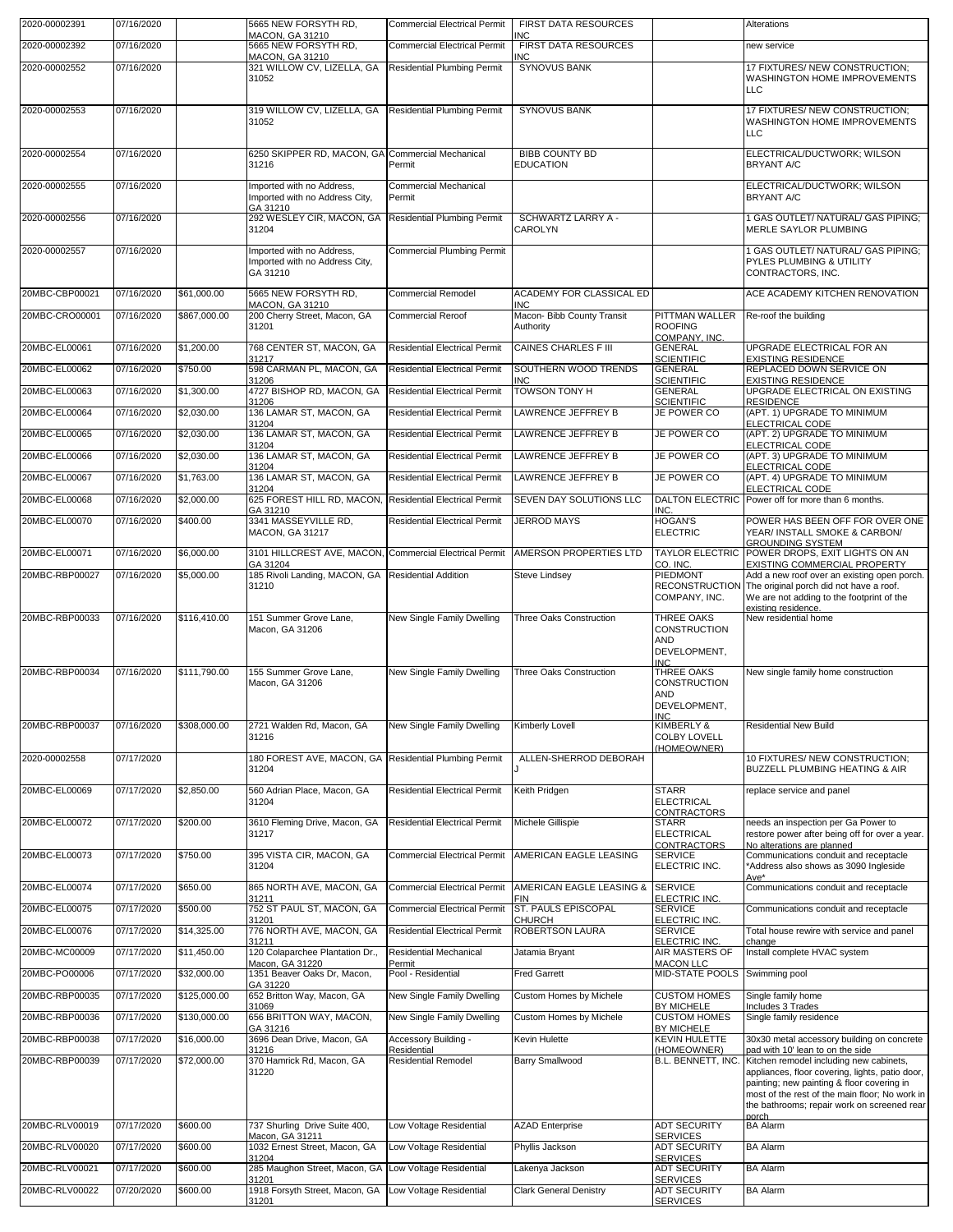| 2020-00002574  | 07/21/2020 |              | 311 CARILLON CT, MACON, GA Residential Electrical Permit<br>31210       |                                          | <b>OVERLOOK @ ARKWRIGHT</b><br>$\overline{C}$             |                                                                                 | NEW SERVICE; JOHNSON ELECTRIC                                                                                |
|----------------|------------|--------------|-------------------------------------------------------------------------|------------------------------------------|-----------------------------------------------------------|---------------------------------------------------------------------------------|--------------------------------------------------------------------------------------------------------------|
| 2020-00002575  | 07/21/2020 |              | 863 WIMBISH RD, MACON, GA<br>31204                                      | <b>Commercial Mechanical</b><br>Permit   | <b>INGLESIDE BAPTIST CHURCH</b>                           |                                                                                 | COMBO/ DUCTWORK; M&W HEATING<br>AND AIR                                                                      |
| 2020-00002576  | 07/21/2020 |              | Imported with no Address,<br>Imported with no Address City,<br>GA 31210 | Fire Extinguishing System                |                                                           |                                                                                 | SPRINKLER ABOVE GROUND; GEORGIA<br><b>AUTOMOTIVE SPRINKLER</b>                                               |
| 20MBC-CBP00015 | 07/21/2020 | \$15,000.00  | 136 Rose Avenue, Macon, GA<br>31204                                     | Communication Tower - New Kenneth Taylor |                                                           | <b>QUALTEK</b><br>WIRELESS, LLC                                                 | Installation of a satellite dish and associated<br>equipment cabinets within a fenced<br>compound            |
| 20MBC-CBP00034 | 07/21/2020 | \$8,800.00   | 156 TOM HILL SR. BLVD.,<br>MACON, GA 31210                              | <b>Commercial Remodel</b>                | 156 TOM HILL LLC                                          | <b>CRM</b><br>CONSTRUCTION                                                      | FRAME WALL METAL STUD 6" WITH 5/8"<br>FIRE RATED SHEET ROCK                                                  |
| 20MBC-EL00077  | 07/21/2020 | \$5,000.00   | 5665 NEW FORSYTH RD,<br>MACON, GA 31210                                 | <b>Commercial Electrical Permit</b>      | ACADEMY FOR CLASSICAL ED SERVICE<br><b>INC</b>            | ELECTRIC INC.                                                                   | Communications conduit                                                                                       |
| 20MBC-EL00078  | 07/21/2020 | \$3,500.00   | 3940 TYLER DR, MACON, GA<br>31206                                       | <b>Residential Electrical Permit</b>     | <b>KUMAR RAJ</b>                                          | <b>GENERAL</b><br><b>SCIENTIFIC</b>                                             | FINISH A REWIRE STARTED BY A<br>DIFFERENT CONTRACTOR ON AN<br><b>EXISTING RESIDENCE</b>                      |
| 20MBC-EL00079  | 07/21/2020 | \$1,000.00   | 1525 FORSYTH ST, MACON,<br>GA 31201                                     | <b>Commercial Electrical Permit</b>      | KINMAN CHARITABLE<br><b>REMNDR TR</b>                     | SPEIR &<br><b>ASSOCIATES</b><br><b>ELECTRICAL</b><br>CONTRACTORS,<br>INC.       | Added light fixtures                                                                                         |
| 20MBC-EL00080  | 07/21/2020 | \$1,000.00   | 5300 BOWMAN RD, MACON,<br>GA 31210                                      | <b>Commercial Electrical Permit</b>      | <b>VIRGIN LANE PROPERTIES</b><br><b>LLC</b>               | SPEIR &<br><b>ASSOCIATES</b><br><b>ELECTRICAL</b><br>CONTRACTORS,<br><b>INC</b> | Add fans in lobby                                                                                            |
| 20MBC-EL00081  | 07/21/2020 | \$15,000.00  | 5665 NEW FORSYTH RD.<br><b>MACON, GA 31210</b>                          | <b>Commercial Electrical Permit</b>      | ACADEMY FOR CLASSICAL ED STARR<br><b>INC</b>              | <b>ELECTRICAL</b><br><b>CONTRACTORS</b>                                         | ELECTRICAL ALTERATIONS - ACE<br>ACADEMY KITCHEN RENOVATION                                                   |
| 20MBC-EL00082  | 07/21/2020 | \$1,000.00   | 3209 MCKAY DR, MACON, GA<br>31206                                       | <b>Residential Electrical Permit</b>     | CADENCE BANK AS TRUSTEE GRIGGERS                          | <b>ELECTRIC</b>                                                                 | FUSE TO A BREAKER PANEL AT AN<br><b>EXISTING RESIDENCE</b>                                                   |
| 20MBC-EL00083  | 07/21/2020 | \$1,500.00   | 7234 NEAL DR, MACON, GA<br>31216                                        | <b>Residential Electrical Permit</b>     | OHRT MATTHEW & KRISTINA L                                 | <b>GENERAL POWER</b><br>ELECTRIC CO.                                            | NEW SERVICES MAST/ALTERATIONS<br>ON AN EXISTING RESIDENCE                                                    |
| 20MBC-EL00084  | 07/21/2020 | \$300.00     | 5761 FREDERICA PL, MACON,                                               | <b>Residential Electrical Permit</b>     | <b>HEADS INVESTMENT</b>                                   | <b>GRIGGERS</b>                                                                 | FIX MAST ON AN EXISTING RESIDENCE                                                                            |
| 20MBC-MC00010  | 07/21/2020 | \$6,312.00   | GA 31206<br>822 Pansy Avenue, Macon, GA                                 | <b>Residential Mechanical</b>            | <b>PROPERTIES</b><br><b>Willie Wright</b>                 | <b>ELECTRIC</b><br>MASSINGILL                                                   | 2 ton heat pump split system changeout with                                                                  |
| 20MBC-PO00008  | 07/21/2020 | \$36,000.00  | 31204<br>113 COLAPARCHEE COURT,                                         | Permit<br>Pool - Residential             | <b>RICHARD KAHLEY</b>                                     | <b>EXPERT SERVICES</b><br>PAMLICO POOL                                          | heat strips<br><b>INSTALLATION OF 16' X 32' GUNITE</b>                                                       |
| 20MBC-RLV00023 | 07/21/2020 | \$600.00     | MACON, GA 31210<br>1958 MALLORY DR, MACON,                              | Low Voltage Residential                  | <b>WYNES VIVIAN R</b>                                     | COMPANY, INC.<br><b>ADT SECURITY</b>                                            | <b>SWIMMING POOL</b><br><b>BA Alarm</b>                                                                      |
| 20MBC-CLV00011 | 07/22/2020 | \$3,000.00   | GA 31201<br>598 third street, Macon, GA                                 | Low Voltage Commercial                   | Vein Specialists of The South                             | <b>SERVICES</b><br><b>ADVANTECH</b>                                             | Pull innerduct and fiber to each condo                                                                       |
| 20MBC-EL00085  | 07/22/2020 | \$334.10     | 31201<br>5282 NISBET DR, MACON, GA                                      | <b>Residential Electrical Permit</b>     | HOLLAND CONNIE                                            | <b>SERVICE</b>                                                                  |                                                                                                              |
|                |            |              | 31206                                                                   |                                          |                                                           | ELECTRIC INC.                                                                   | Inspection to have power reconnected                                                                         |
| 20MBC-PL00010  | 07/22/2020 | \$900.00     | 156 tom hill sr blvd, macon, GA<br>31210                                | <b>Commercial Plumbing Permit</b>        | 156 tom hill llc                                          | RICKY HOPSON<br><b>PLUMBING</b>                                                 | rough-in drain and vent piping for 2 toilets<br>only                                                         |
| 20MBC-PL00011  | 07/22/2020 | \$3,500.00   | 2997 RIDGE AVE, MACON, GA<br>31204                                      | <b>Residential Plumbing Permit</b>       | BLUE RIDGE E&A LLC                                        | <b>ALAN BRYAN</b><br><b>PLUMBING</b>                                            | (APT S) REPLACING 30 FEET OF SEWER<br>LINE ON AN EXISTING APARTMENT                                          |
| 20MBC-PL00012  | 07/22/2020 | \$7,500.00   | 2770 HILLANDALE CIR,<br>MACON, GA 31204                                 | <b>Residential Plumbing Permit</b>       | MCCUE GLENICE E FAMILY<br><b>TRUST</b>                    | <b>SCONYERS</b><br>PLUMBING CO LLC                                              | Whole house plumbing remodel. Tankless<br>water heater. Plumb addition. Sewer service.                       |
| 20MBC-PL00013  | 07/22/2020 | \$2,600.00   | 743 FOREST LAKE DR S,<br>MACON, GA 31210                                | <b>Residential Plumbing Permit</b>       | MAHLE JENNIFER & DELONG<br>R G                            | <b>ALAN BRYAN</b><br><b>PLUMBING</b>                                            | REPLACE SEWER LATERAL ON AN<br><b>EXISTING RESIDENCE</b>                                                     |
| 20MBC-PO00005  | 07/22/2020 | \$10,000.00  | 144 Beaver Ridge Circle, Macon,<br>GA 31220                             | Pool - Residential                       | Matthew Ryan Gresham                                      | <b>MATT GRESHAM</b><br>HOMEOWNER)                                               | Building an inground swimming pool                                                                           |
| 20MBC-PO00007  | 07/22/2020 | \$50,000.00  | 6900 FORSYTH RD, MACON.<br>GA 31210                                     | Pool - Residential                       | <b>FRICKS ROBERT A SR</b>                                 | <b>MID-STATE POOLS</b>                                                          | Swimming pool                                                                                                |
| 20MBC-PO00009  | 07/22/2020 | \$36,000.00  | 145 Shoreline Way, Macon, GA<br>31220                                   | Pool - Residential                       | Kevin Belflower                                           | PAMLICO POOL<br>COMPANY, INC.                                                   | 16' x 32' Inground swimming pool installation                                                                |
| 20MBC-RBP00040 | 07/22/2020 | \$208,240.00 | 121 COURTNEY LEIGH LANE,<br>MACON, GA 31210                             | New Single Family Dwelling               | THREE OAKS CONSTRUCTION THREE OAKS<br>& DEVELOPMENT, INC. | <b>CONSTRUCTION</b><br>AND<br>DEVELOPMENT,<br><b>INC</b>                        | NEW SINGLE FAMILY DWELLING<br>INCLUDING ELECTRICAL, PLUMBING,<br>MECHANICAL, LOW VOLTAGE                     |
| 20MBC-RBP00041 | 07/22/2020 | \$207,440.00 | 125 COURTNEY LEIGH LANE,<br>MACON, GA 31210                             | New Single Family Dwelling               | THREE OAKS CONSTRUCTION<br>& DEVELOPMENT, INC.            | THREE OAKS<br>CONSTRUCTION<br>AND<br>DEVELOPMENT,<br>IN <sub>C</sub>            | NEW SINGLE FAMILY DWELLING<br>INCLUDING ELECTRICAL, PLUMBING,<br>MECHANICAL, LOW VOLTAGE                     |
| 20MBC-RBP00042 | 07/22/2020 | \$225,280.00 | 129 COURTNEY LEIGH LANE,<br>MACON, GA 31210                             | New Single Family Dwelling               | THREE OAKS CONSTRUCTION<br>& DEVELOPMENT, INC.            | THREE OAKS<br>CONSTRUCTION<br>AND<br>DEVELOPMENT,<br><b>INC</b>                 | NEW SINGLE FAMILY DWELLING<br>INCLUDING ELECTRICAL, PLUMBING,<br>MECHANICAL, LOW VOLTAGE                     |
| 20MBC-RBP00043 | 07/22/2020 | \$208,240.00 | 133 COURTNEY LEIGH LANE,<br><b>MACON, GA 31210</b>                      | New Single Family Dwelling               | THREE OAKS CONSTRUCTION<br>& DEVELOPMENT, INC.            | <b>THREE OAKS</b><br>CONSTRUCTION<br>AND<br>DEVELOPMENT,<br><b>INC</b>          | NEW SINGLE FAMILY DWELLING<br>INCLUDING ELECTRICAL, PLUMBING,<br>MECHANICAL, LOW VOLTAGE                     |
| 20MBC-RBP00044 | 07/22/2020 | \$207,440.00 | 137 COURTNEY LEIGH LANE,<br>MACON, GA 31210                             | New Single Family Dwelling               | THREE OAKS CONSTRUCTION<br>& DEVELOPMENT, INC.            | <b>THREE OAKS</b><br><b>CONSTRUCTION</b><br>AND<br>DEVELOPMENT,<br><b>INC</b>   | NEW SINGLE FAMILY DWELLING<br>INCLUDING ELECTRICAL, PLUMBING,<br>MECHANICAL, LOW VOLTAGE                     |
| 20MBC-RBP00045 | 07/22/2020 | \$3,200.00   | 3990 Atlantic Ave., Macon, GA<br>31204                                  | <b>Residential Addition</b>              | Jessee Dixon                                              | <b>JESSE DIXON</b><br>(HOMEOWNER)                                               | Add a 228 sf addition for a bathroom and<br>laundry room. The house doesn't currently                        |
| 2020-00002582  | 07/23/2020 |              | 1676 BASS RD, MACON, GA<br>31210                                        | <b>Commercial Mechanical</b><br>Permit   | <b>BRANCH BANKING &amp; TRUST</b><br>CO                   |                                                                                 | have a bathroom or a laundry room.<br>ELECTRICAL/ REFRIG./ COMM. HOOD/<br>DUCTWORK; RELIABLE HEATING & AIR   |
| 20MBC-PL00014  | 07/23/2020 | \$500.00     | 2710 Sheraton Drive Builing F<br>Suite 100, Macon, GA 31201             | <b>Commercial Plumbing Permit</b>        | <b>FICKLING &amp; COMPANY</b>                             | <b>LENDING HAND</b><br>MAINTENANCE<br><b>SOLUTIONS</b>                          | Moving sink 5ft to the right using PVC and<br>CPVC. Installing washing machine<br>supply/drain               |
| 20MBC-RBP00046 | 07/23/2020 | \$5,000.00   | 1038 HIGHTOWER RD,<br>MACON, GA 31206                                   | <b>Residential Remodel</b>               | <b>BROWN JASON</b>                                        | JAMILA O'GARRO 8<br><b>JASON BROWN</b>                                          | Electrical work and sheetrock.                                                                               |
| 20MBC-RBP00047 | 07/23/2020 | \$25,000.00  | 159 IDLE HOUR DR, MACON,<br>GA 31210                                    | New Single Family Dwelling               | STEWART WINBURN E JR                                      | (HOMEOWNER)                                                                     | NEW SINGLE FAMILY DWELLING<br>CONTINUING FROM WORK FROM<br>PREVIOUS PERMIT PULLED IN NEW<br>WORLD #2016-3643 |
| 2020-00002581  | 07/24/2020 |              | 874 WARWICK DR, MACON,<br>GA 31210                                      | <b>Residential Mechanical</b><br>Permit  | WILLIAMS CYNTHIA M                                        |                                                                                 | Replace 4 Ton AC/Coil ONLY.Use Existing<br>Furnace                                                           |
| 2020-00002590  | 07/24/2020 |              | 652 NEW ST, MACON, GA                                                   | <b>Commercial Electrical Permit</b>      | EKELEDO BROWN N                                           |                                                                                 | REWIRE; HELTON ELECTRICAL<br>SERVICES INC.                                                                   |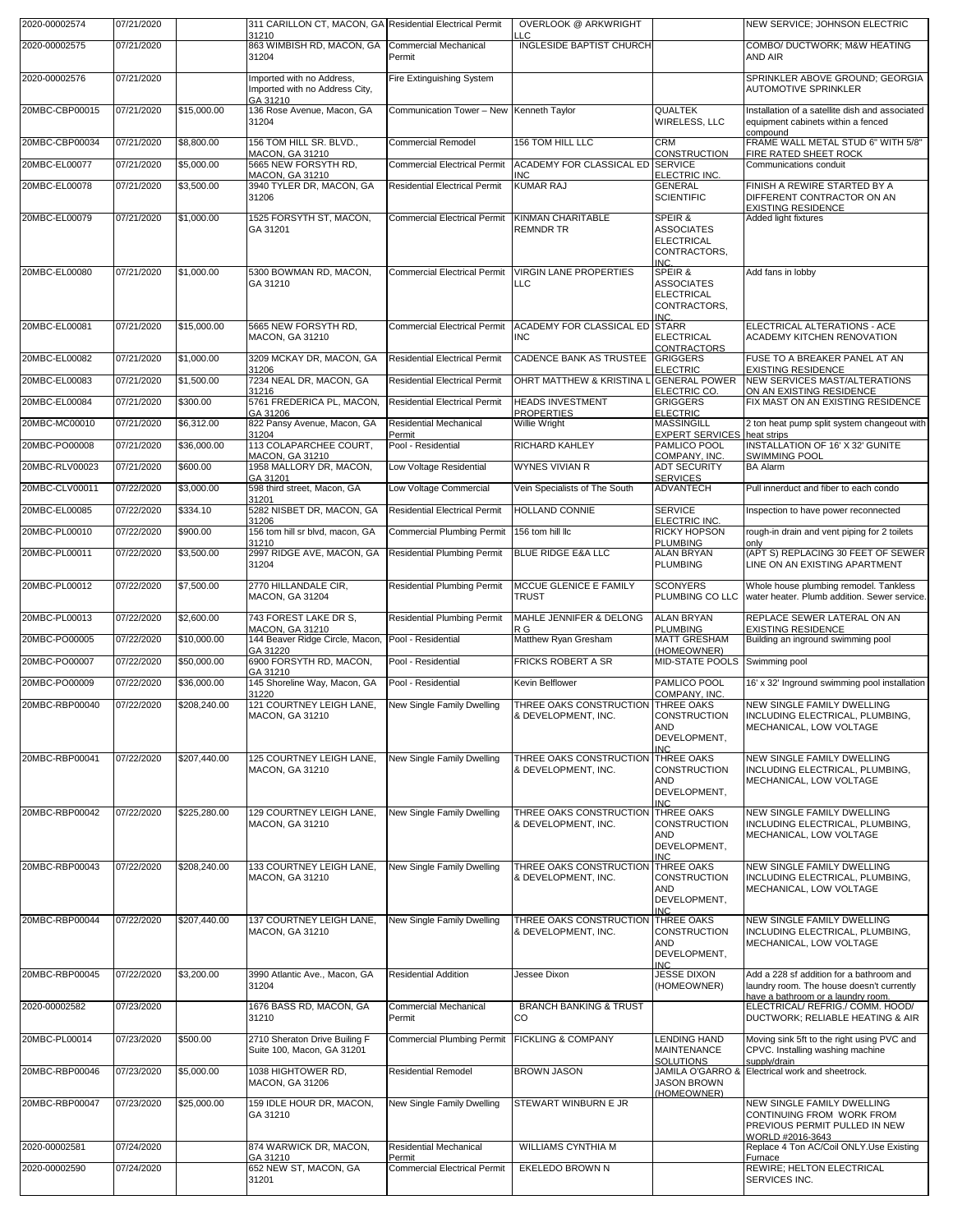| 2020-00002591  | 07/24/2020 |              | 7001 SKIPPER RD, MACON, GA Commercial Electrical Permit<br>31216        |                                      | MACON-BIBB COUNTY<br><b>INDUSTRIAL AUTHORITY</b> |                                                  | CHANGE SERVICE; ALL-STATE<br>ELECTRICAL CONTRACTORS, LLC                                     |
|----------------|------------|--------------|-------------------------------------------------------------------------|--------------------------------------|--------------------------------------------------|--------------------------------------------------|----------------------------------------------------------------------------------------------|
| 20MBC-CBP00038 | 07/24/2020 | \$199,092.05 | 1569 BASS RD, MACON, GA<br>31210                                        | <b>Commercial Structure</b>          | CHICK-FIL-A INC                                  | <b>HORIZON</b><br>CONSTRUCTION                   | <b>INSTALL 2 CANOPIES AND SETBACKS</b><br>FRO THOSE CANOPIES AT AN EXISTING                  |
| 20MBC-EL00086  | 07/24/2020 | \$800.00     | 5411 Houston Rd Lot #33,                                                | <b>Residential Electrical Permit</b> | Sammy Chua                                       | CO.<br><b>ALFREDO DANIEL</b>                     | CHICK-FIL-A #2748<br>New Service, new Loadcenter                                             |
| 20MBC-EL00087  | 07/24/2020 | \$600.00     | Macon, GA 31216<br>495 Pittman St., Macon, GA                           | <b>Residential Electrical Permit</b> | Sandra Cienfuegosienfuegos                       | ALFREDO DANIEL                                   | Requested by Ga Power for power hook up.                                                     |
| 20MBC-EL00088  | 07/24/2020 | \$600.00     | 31206<br>5411 Houston Rd Lot #9,                                        | <b>Residential Electrical Permit</b> | Sammy Chua                                       | <b>ALFREDO DANIEL</b>                            | Repair Mast entrance<br>RV receptacle, New Service                                           |
| 20MBC-EL00089  | 07/24/2020 | \$600.00     | Macon, GA 31216<br>1286 Baker Dr, Macon, GA                             | <b>Commercial Electrical Permit</b>  | Sammy Chua                                       | ALFREDO DANIEL                                   | service inspection as per Ga. Power request                                                  |
| 20MBC-FR00006  | 07/24/2020 | \$30,000.00  | 31206<br>3150 Avondale Mill Rd. Macon.                                  | <b>Fire Sprinkler</b>                | MACON-BIBB CO IND AUTH                           | <b>DUBLIN</b>                                    | Fire sprinkler work for office addition and                                                  |
|                |            |              | GA 31216                                                                |                                      |                                                  | CONSTRUCTION<br>CO., INC.                        | small structures around production.                                                          |
| 20MBC-FR00011  | 07/24/2020 | \$50,000.00  | 1401 GRAY HWY, MACON, GA<br>31211                                       | <b>Fire Sprinkler</b>                | RCC WALNUT CREEK PLAZA<br>LLC                    | <b>FIRE PROTECTION</b><br>SOLUTIONS, INC.        | WALMART #1076 PROJECT--REPLACE<br>EXISTING SPRINKLER HEADS                                   |
| 20MBC-MC00011  | 07/24/2020 | \$4,500.00   | 4238 AYERS RD, MACON, GA<br>31204                                       | Mechanical Permit                    | SANDIE PULLEN                                    | <b>COMPLETE</b><br><b>COMFORT</b>                | 3 ton heat pump system replacement                                                           |
| 20MBC-MC00012  | 07/24/2020 | \$10,141.65  | 1536 Eisenhower Pkwy, Macon,                                            | <b>Commercial Mechanical</b>         | Macon Plaza LLC                                  | <b>HEATING AND AIR</b><br>ADVANCED               | LIKE FOR LIKE REPLACEMENT OF 5 TON                                                           |
|                |            |              | GA 31206                                                                | Permit                               |                                                  | MECHANICAL<br><b>SERVICES</b>                    | <b>GAS PACKAGE UNIT</b>                                                                      |
| 2020-00002595  | 07/27/2020 |              | 103 MUIRFIELD RD, MACON,<br>GA 31210                                    | Occupancy                            | <b>WALLACE NORRIS WINFIELD</b>                   |                                                  | NEW SFD- 4000 SQ. FT.; SINGLE FAMILY<br><b>DWELLING</b>                                      |
| 2020-00002597  | 07/27/2020 |              | 310 PADDINGTON LN, LIZELLA<br>GA 31052                                  | Occupancy                            | <b>REO FUNDING SOLUTIONS III</b>                 |                                                  | NEW SFD-2024 SQ. FT.; SINGLE FAMILY<br><b>DWELLING</b>                                       |
| 20MBC-EL00090  | 07/27/2020 | \$1,200.00   | 980 Patterson St, Macon, GA<br>31204                                    | <b>Residential Electrical Permit</b> | Edwin Sanchez Vasquez                            | <b>ALFREDO DANIEL</b>                            | Rewire and new service                                                                       |
| 20MBC-EL00091  | 07/27/2020 | \$1,100.00   | 772 PATTON AVE, MACON, GA<br>31204                                      | <b>Residential Electrical Permit</b> | <b>BUTTS KELVIN</b>                              | <b>BUTTS</b><br><b>ELECTRICAL</b>                | FINAL INSPECTION ON WIRING OF<br><b>BUILDING</b>                                             |
| 20MBC-EL00092  | 07/27/2020 | \$1,500.00   | 869 ROSEVIEW DR, MACON,                                                 | <b>Residential Electrical Permit</b> | HARRIS HENRY HAROLD                              | SERVICES INC.<br><b>BUTTS</b>                    | REWIRE OF HOME 150A PANEL ON                                                                 |
|                |            |              | GA 31217                                                                |                                      |                                                  | <b>ELECTRICAL</b><br><b>SERVICES INC.</b>        | <b>EXISTING RESIDENCE</b>                                                                    |
| 20MBC-EL00093  | 07/27/2020 | \$1,000.00   | 2585 NEW CLINTON RD,<br><b>MACON, GA 31211</b>                          | <b>Residential Electrical Permit</b> | <b>BURNEY TARA O'SHEA &amp;</b><br><b>HANSEL</b> | LEWIS ELECTRIC,<br><b>LLC</b>                    | Remove old service entrance wire from the<br>top side of the meterbase around to where       |
|                |            |              |                                                                         |                                      |                                                  |                                                  | the Georgia Power connection point is                                                        |
|                |            |              |                                                                         |                                      |                                                  |                                                  | located at the side of the porch.<br>Install new mast pipe from the top side of              |
| 20MBC-EL00095  | 07/27/2020 | \$1,500.00   | 768 ELM ST, MACON, GA 31201                                             | <b>Commercial Electrical Permit</b>  | MACON-BIBB COUNTY                                | <b>SIX RIVERS</b>                                | the meterbase up through the roof<br>Build 100amp single phase pedestal for                  |
| 20MBC-RBP00026 | 07/27/2020 | \$550,000.00 | 115 Aston Hall, Macon, GA                                               | New Single Family Dwelling           | Kevin Bryant                                     | <b>ELECTRICAL</b><br><b>KEVIN BRYANT</b>         | irrigation at park<br>New Construction Single Family Dwelling                                |
| 20MBC-RBP00048 | 07/27/2020 | \$18,000.00  | 31210<br>241 HIDDEN CREEK CIR,                                          | Accessory Building -                 | FORD ERNEST JR & CHERLYN                         | HOMEOWNER)                                       | Including Electrical, Mechanical, Plumbing<br>ACCESSORY BUILDING FOR AN                      |
|                |            |              | <b>MACON, GA 31052</b>                                                  | Residential                          |                                                  |                                                  | EXISTING RESIDENCE INCLUDES<br>ELECTRICAL & PLUMBING                                         |
| 2020-00002610  | 07/28/2020 |              | 347 GRANT AVE, MACON, GA<br>31201                                       | <b>Commercial Electrical Permit</b>  | SABREE WILLIE & ETHEL                            |                                                  | REWIRE; BLAQUELYTE ELECTRICAL<br>SERVICE, LLC                                                |
|                |            |              |                                                                         |                                      |                                                  |                                                  |                                                                                              |
| 2020-00002611  | 07/28/2020 |              | 4397 HARTLEY BRIDGE RD,                                                 | <b>Commercial Plumbing Permit</b>    | J R R MANAGEMENT CO                              |                                                  | REPIPE; SOUTHERN RESTAURANT                                                                  |
|                |            |              | MACON, GA 31216                                                         |                                      |                                                  |                                                  | SERVICES, INC.                                                                               |
| 20MBC-EL00094  | 07/28/2020 | \$450.00     | 1390 Williamson Road, Macon,<br>GA 31206                                | Residential Electrical Permit        | <b>Donald Pitts</b>                              | M.L. DAVIDSON<br><b>ELECTRIC</b>                 | Service Alterations                                                                          |
| 20MBC-EL00098  | 07/28/2020 | \$1,000.00   | 281 Greentree Pkwy, Macon, GA Residential Electrical Permit<br>31220    |                                      | Larry Kelley                                     | DESI INC.                                        | Need to replace electrical meter base and<br>overhead mast pipe damaged by fallen tree.      |
| 20MBC-PL00015  | 07/28/2020 | \$4,200.00   | 1224 maynard St, macon, GA<br>31211                                     | <b>Plumbing Permit</b>               | Leslie Maney                                     | <b>WATSON</b><br><b>PLUMBING</b>                 | Repairing sewer service                                                                      |
| 20MBC-RBP00057 | 07/28/2020 | \$57,000.00  | 506 Willingham Ct., Macon, GA<br>31217                                  | Residential Remodel                  | Martha Ursy                                      | M.E. NICHOLS<br>CONSTRUCTION,                    | <b>FRAMING</b>                                                                               |
| 20MBC-RBP00058 | 07/28/2020 | \$57,000.00  | 508 Willingham Ct., Macon, GA                                           | <b>Residential Remodel</b>           | Martha Usry                                      | INC.<br>M.E. NICHOLS                             | Framing                                                                                      |
|                |            |              | 31217                                                                   |                                      |                                                  | CONSTRUCTION,<br>INC.                            |                                                                                              |
| 20MBC-RLV00024 | 07/28/2020 | \$600.00     | 7148 WIMPY RD., Macon, GA<br>31216                                      | Low Voltage Residential              | Lora Holloway                                    | <b>ADT SECURITY</b><br><b>SERVICES</b>           | <b>BA Alarm</b>                                                                              |
| 20MBC-RLV00025 | 07/28/2020 | \$600.00     | 140 Cornelius Drive, Macon, GA<br>31217                                 | Low Voltage Residential              | Arnold Riggins                                   | <b>ADT SECURITY</b><br><b>SERVICES</b>           | <b>BA Alarm</b>                                                                              |
| 20MBC-RLV00026 | 07/28/2020 | \$600.00     | 1460 Lone oak Rd, Macon, GA<br>31211                                    | Low Voltage Residential              | James Wood                                       | <b>ADT SECURITY</b><br><b>SERVICES</b>           | <b>BA Alarm</b>                                                                              |
| 20MBC-RLV00027 | 07/28/2020 | \$600.00     | 910 Key Street, Macon, GA<br>31204                                      | Low Voltage Residential              | St John Baptist Church                           | <b>ADT SECURITY</b><br><b>SERVICES</b>           | <b>BA Alarm</b>                                                                              |
| 20MBC-RLV00028 | 07/28/2020 | \$600.00     | 137 Bramble Lane, Macon, GA<br>31211                                    | Low Voltage Residential              | <b>Colliss Talton</b>                            | <b>ADT SECURITY</b><br><b>SERVICES</b>           | <b>BA Alarm</b>                                                                              |
| 20MBC-RLV00029 | 07/28/2020 | \$600.00     | 126 High Ridge Drive, Macon,<br>GA 31220                                | Low Voltage Residential              | Nkiki Govner                                     | <b>ADT SECURITY</b><br><b>SERVICES</b>           | <b>BA Alarm</b>                                                                              |
| 2020-00002598  | 07/29/2020 |              | 203 CHADWICK CIR, MACON,<br>GA 31210                                    | Residential Mechanical<br>Permit     | <b>CAMPBELL PENNY E</b>                          |                                                  | Replace existing AC, Evap Coil & Furnace                                                     |
| 2020-00002614  | 07/29/2020 |              | Imported with no Address,<br>Imported with no Address City,<br>GA 31210 | Residential Mechanical<br>Permit     | CITY OF MACON                                    |                                                  | (BLDG #27-A&B) DUCTWORK/<br>MITSUBISHI MULTI SPLIT SYSTEMS;<br>ETHERIDGE HEATING & A/C, INC. |
| 2020-00002615  | 07/29/2020 |              | Imported with no Address,<br>Imported with no Address City,<br>GA 31210 | Residential Mechanical<br>Permit     | <b>CITY OF MACON</b>                             |                                                  | (BLDG #26-A&B) DUCTWORK/<br>MITSUBISHI MULTI SPLIT SYSTEMS;<br>ETHERIDGE HEATING & A/C, INC. |
| 20MBC-CBP00043 | 07/29/2020 | \$180,000.00 | 143 State St., Macon, GA 31206                                          | Commercial Remodel                   | Olde Wood Properties, LLC                        | <b>UPWARD</b>                                    | Interior buildout of existing pre-engineered                                                 |
|                |            |              |                                                                         |                                      |                                                  | CONSTRUCTION,<br>LLC                             | metal building for a new cabinet shop                                                        |
| 20MBC-EL00096  | 07/29/2020 | \$2,000.00   | 460 Daffodil St, Macon, GA<br>31204                                     | <b>Residential Electrical Permit</b> | Firm Investment Group                            | <b>ALFREDO DANIEL</b>                            | Rewire, original Permit 2019 = 00005178<br>Expired                                           |
| 20MBC-EL00097  | 07/29/2020 | \$200.00     | 4149 Arkwright Road Suite E,<br>Macon, GA 31210                         | <b>Commercial Electrical Permit</b>  | Hexagon Investigations                           | <b>STARR</b><br><b>ELECTRICAL</b><br>CONTRACTORS | inspect to restore power per Ga power                                                        |
| 20MBC-EL00099  | 07/29/2020 | \$6,000.00   | 4047 Marion Ave APT. A, Macon,<br>GA 31201                              | <b>Residential Electrical Permit</b> | <b>Dugger Construction</b>                       | JE POWER CO                                      | (APT. A) Upgrade wiring                                                                      |
| 20MBC-EL00101  | 07/29/2020 | \$800.00     | 1331 Courtland Ave, Macon, GA<br>31204                                  | <b>Residential Electrical Permit</b> | Danielle Cummings                                | <b>STARR</b><br><b>ELECTRICAL</b>                | replace panel and outside service                                                            |
| 20MBC-EL00102  | 07/29/2020 | \$200.00     | 233 CORBIN AVE, MACON, GA                                               | <b>Residential Electrical Permit</b> | <b>BELL MARTIN N</b>                             | <b>CONTRACTORS</b><br>TAYLOR ELECTRIC            | (APT B1) SMOKE DETECTOR                                                                      |
| 20MBC-EL00103  | 07/29/2020 | \$200.00     | 31204<br>233 CORBIN AVE, MACON, GA                                      | <b>Residential Electrical Permit</b> | <b>BELL MARTIN N</b>                             | CO. INC.<br><b>TAYLOR ELECTRIC</b>               | <b>INSTALLATION</b><br>(APT B3) SMOKE DETECTOR                                               |
| 20MBC-EL00104  | 07/29/2020 | \$300.00     | 31204<br>936 FALLING CREEK DR,                                          | <b>Residential Electrical Permit</b> | DANIELY JULIA M                                  | CO. INC.<br><b>BRIAN GREGORY</b>                 | <b>INSTALLATION</b><br>REPLACE 200 AMP MAIN BREAKER AT                                       |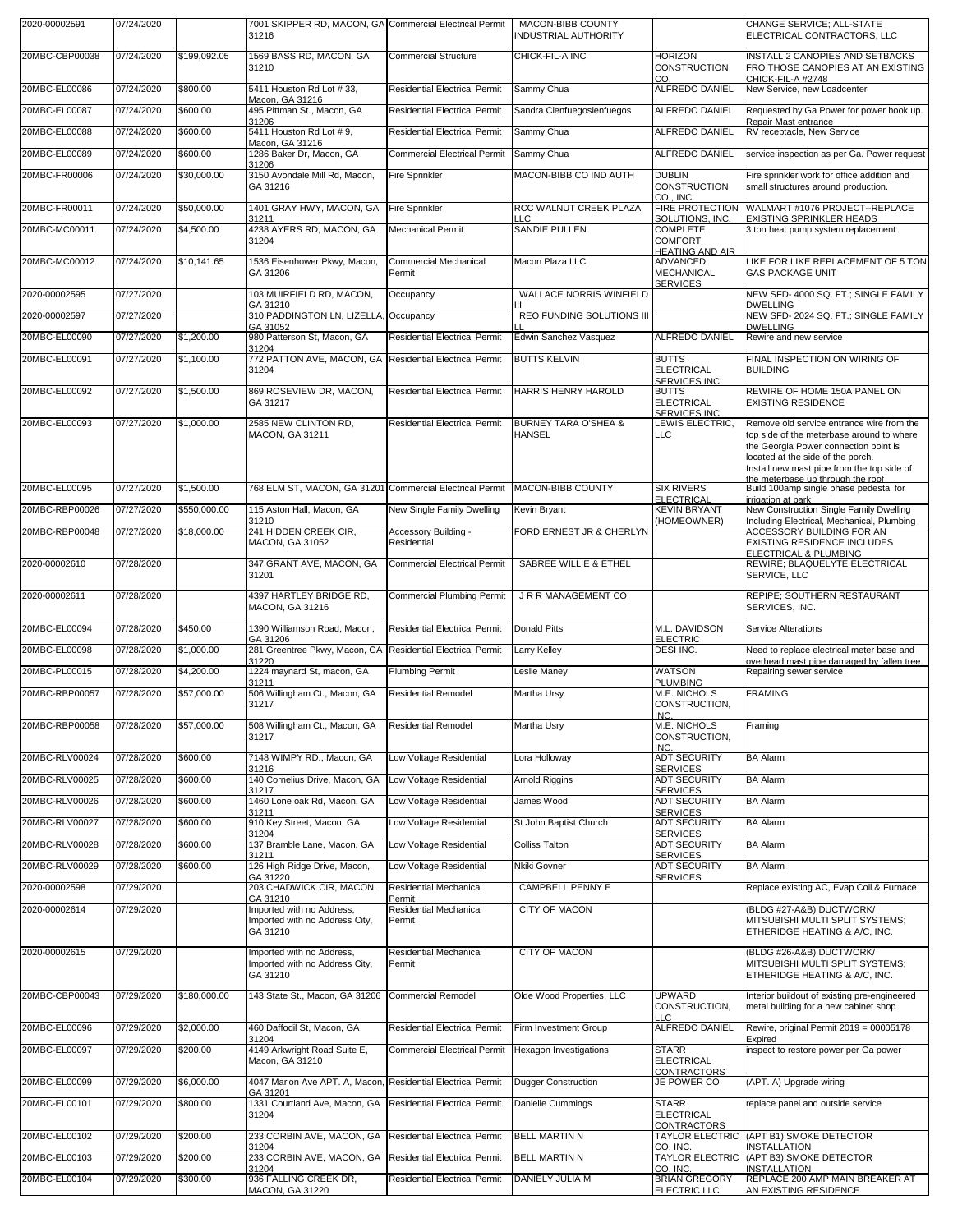| 20MBC-EL00105  | 07/29/2020 | \$300.00     | 31204                                                                   |                                                   |                                                      |                                                                                | 2710 Sheraton Drive, Macon, GA   Commercial Electrical Permit   Fickling Commercial Management   HOCO POWER, LLC   Install two (2) new 30 amp dryer circuits (MC<br>cable, breakers, receptacles, and plates)                                          |
|----------------|------------|--------------|-------------------------------------------------------------------------|---------------------------------------------------|------------------------------------------------------|--------------------------------------------------------------------------------|--------------------------------------------------------------------------------------------------------------------------------------------------------------------------------------------------------------------------------------------------------|
| 20MBC-MC00013  | 07/29/2020 | \$7,844.00   | 777 Patton Avenue, Macon, GA                                            | <b>Residential Mechanical</b>                     | Mary Jones                                           | <b>MASSINGILL</b>                                                              | Install 2 ton a/c gas split system                                                                                                                                                                                                                     |
| 20MBC-MC00014  | 07/29/2020 | \$7,000.00   | 31204<br>1391 BRIARCLIFF RD, MACON,<br>GA 31211                         | Permit<br><b>Residential Mechanical</b><br>Permit | LONE HAWK LLC                                        | <b>EXPERT SERVICES</b><br>AIR REPAIR OF<br>MIDDLE GEORGIA,                     | (APT 3A) INSTALL GAS SYSTEM                                                                                                                                                                                                                            |
| 20MBC-RBP00049 | 07/29/2020 | \$119,350.00 | 159 Summer Grove Lane, Maco,                                            | New Single Family Dwelling                        | Three Oaks Construction                              | LLC<br>THREE OAKS                                                              | New single family construction                                                                                                                                                                                                                         |
|                |            |              | GA 31206                                                                |                                                   |                                                      | <b>CONSTRUCTION</b><br>AND<br>DEVELOPMENT,                                     |                                                                                                                                                                                                                                                        |
| 20MBC-RBP00050 | 07/29/2020 | \$115,220.00 | 169 Summer Grove Lane,                                                  | New Single Family Dwelling                        | Three Oaks Construction                              | <b>INC</b><br>THREE OAKS                                                       | New single family home construction                                                                                                                                                                                                                    |
|                |            |              | Macon, GA 31206                                                         |                                                   |                                                      | CONSTRUCTION<br>AND<br>DEVELOPMENT.<br><b>INC</b>                              |                                                                                                                                                                                                                                                        |
| 20MBC-RBP00051 | 07/29/2020 | \$115,850.00 | 173 Summer Grove Lane,<br>Macon, GA 31206                               | New Single Family Dwelling                        | Three Oaks Construction                              | THREE OAKS<br><b>CONSTRUCTION</b><br>AND<br>DEVELOPMENT,                       | New single family home construction                                                                                                                                                                                                                    |
| 20MBC-RBP00059 | 07/29/2020 | \$1,400.00   | 8950 THOMASTON RD,                                                      | <b>Residential Remodel</b>                        | <b>MARTIN WAYNE</b>                                  | INC.                                                                           | INSULATION ONLY ON AN EXISTING                                                                                                                                                                                                                         |
| 20MBC-RDK00003 | 07/29/2020 | \$20,000.00  | MACON, GA 31220<br>243 Beverly Place, Macon, GA                         | Deck - Residential                                | Ben and Megan Sapp                                   | <b>ETHRIDGE</b>                                                                | <b>RESIDENCE</b><br>Adding a combination screen porch and                                                                                                                                                                                              |
|                |            |              | 31204                                                                   |                                                   |                                                      | <b>CONSTRUCTION</b><br>CO., INC.                                               | covered deck on the rear of the house.                                                                                                                                                                                                                 |
| 20MBC-RLV00030 | 07/29/2020 | \$600.00     | 5551 Thomaston Road, Macon,<br>GA 31220                                 | Low Voltage Residential                           | D A Cycle - Warehouse                                | <b>ADT SECURITY</b><br><b>SERVICES</b>                                         | <b>BA Alarm</b>                                                                                                                                                                                                                                        |
| 20MBC-RLV00031 | 07/29/2020 | \$600.00     | 117 Alan CT, Macon, GA 31216                                            | Low Voltage Residential                           | <b>Richard Hill</b>                                  | <b>ADT SECURITY</b><br><b>SERVICES</b>                                         | <b>BA Alarm</b>                                                                                                                                                                                                                                        |
| 20MBC-RLV00032 | 07/29/2020 | \$600.00     | 1747 Campbell Ave #21, Macon,<br>GA 31201                               | Low Voltage Residential                           | Nelle Smith                                          | <b>ADT SECURITY</b><br><b>SERVICES</b>                                         | <b>BA Alarm</b>                                                                                                                                                                                                                                        |
| 2020-00002617  | 07/30/2020 |              | 3080 HAMLIN RD. LIZELLA. GA<br>31052                                    | <b>Residential Mechanical</b><br>Permit           | GIBSON MELVIN & BARBARA<br>R                         |                                                                                | DUCTWORK/ NEW HEAT & AIR SYSTEM;<br>AIR TEMPERATURE CONTROL                                                                                                                                                                                            |
| 2020-00002618  | 07/30/2020 |              | 125 GOODALL WOODS DR.<br>MACON, GA 31216                                | Occupancy                                         | <b>GARDNER INVESTMENT</b><br><b>COMPANY</b>          |                                                                                | NEW SFD- 1938 SQ. FT.; SINGLE FAMILY<br><b>DWELLING</b>                                                                                                                                                                                                |
| 2020-00002619  | 07/30/2020 |              | 530 CHERRY ST, MACON, GA<br>31201                                       | Occupancy                                         | 530 CHERRY STREET<br>Building R                      |                                                                                | NEW SFD; SINGLE FAMILY DWELLING                                                                                                                                                                                                                        |
| 2020-00002620  | 07/30/2020 |              | Imported with no Address,<br>Imported with no Address City,<br>GA 31210 | Occupancy                                         | CITY OF MACON                                        |                                                                                | BUILDING #25 (A-H); TINDALL FIELDS II<br><b>BLDG #25</b>                                                                                                                                                                                               |
| 2020-00002621  | 07/30/2020 |              | Imported with no Address,<br>Imported with no Address City,<br>GA 31210 | <b>Residential Mechanical</b><br>Permit           |                                                      |                                                                                | ELECTRICAL; AIR COMFORT<br>SOLUTIONS (AIRCO)                                                                                                                                                                                                           |
| 2020-00002622  | 07/30/2020 |              | Imported with no Address,<br>Imported with no Address City,<br>GA 31210 | <b>Residential Mechanical</b><br>Permit           |                                                      |                                                                                | LIQ. PETROLEUM; AIR COMFORT<br>SOLUTIONS (AIRCO)                                                                                                                                                                                                       |
| 20MBC-CBP00033 | 07/30/2020 | \$9,000.00   | 360 SEVENTH ST, MACON, GA<br>31201                                      | <b>Commercial Addition</b>                        | 1882 INVESTMENTS LLC                                 | <b>DEMICHIEL</b><br><b>CONSTRUCTION</b><br>CO                                  | LUMBER STORAGE ADDITION- PLACE<br>STORAGE BUILDING IN REAR                                                                                                                                                                                             |
| 20MBC-CLV00012 | 07/30/2020 | \$1,500.00   | 1548 Bass Road, Macon, GA<br>31210                                      | Low Voltage Commercial                            | <b>WK MACON LLC</b>                                  | <b>KEN'S STEREO-</b><br>VIDEO JUNCTION,<br>INC.                                | UNRESTRICTED LOW VOLTAGE WORK<br>FOR CHERRY BLOSSOM CAR WASH ON<br><b>BASS RD</b>                                                                                                                                                                      |
| 20MBC-EL00107  | 07/30/2020 | \$1,500.00   | 9711 LWR THOMASTON RD,<br>MACON, GA 31220                               | <b>Residential Electrical Permit</b>              | <b>HOLLY AUSTYN</b>                                  | <b>MACON</b><br><b>CONNECTIONS LLC</b>                                         | REWIRE OF AN EXISTING RESIDENCE                                                                                                                                                                                                                        |
| 20MBC-EL00109  | 07/30/2020 | \$500.00     | 8695 SCOTT DR, MACON, GA<br>31220                                       | <b>Residential Electrical Permit</b>              | DANIEL KRISTEN J & JIMMY L                           | <b>ELECTRIC</b>                                                                | DICKERSON & SON UTILITY PANEL 200 AMP W/ RECEIPTS &<br>LIGHT SUN ON AN EXISTING                                                                                                                                                                        |
| 20MBC-PL00009  | 07/30/2020 | \$30,000.00  | 652 NEW ST, MACON, GA<br>31201                                          | <b>Commercial Plumbing Permit</b>                 | 652 NEW STREET LLC                                   | <b>MARTIN</b><br>MECHANICAL<br><b>CONTRACTORS</b><br>INC.                      | Plumbing for restaurant. Five fixtures.                                                                                                                                                                                                                |
| 20MBC-SGN00001 | 07/30/2020 | \$3,597.75   | 226 Tom Hill Sr Boulevard,<br>Macon, GA 31210                           | Sign Permit                                       | 156 Tom Hill. LLC                                    |                                                                                | install (1) set of 14" internally-illuminated<br>World Finance individual channel letters on<br>raceway with 36" LOGO on the Front East<br>elevation and<br>(1) set of 13 square foot replacement World<br>Finance multi-tenant vinyl for the existing |
| 2020-00002623  | 07/31/2020 |              | Imported with no Address,<br>Imported with no Address City,<br>GA 31210 | Low Voltage Commercial                            |                                                      |                                                                                | double-sided monument<br>UNRESTRICTED/ FIRE ALARM, DATA;<br><b>AUDIO ENGINEERING</b>                                                                                                                                                                   |
| 2020-00002633  | 07/31/2020 |              | 1676 BASS RD, MACON, GA<br>31210                                        | Low Voltage Commercial                            | <b>BRANCH BANKING &amp; TRUST</b><br>rη              |                                                                                | FIRE ALARM; ACOM SECURITY                                                                                                                                                                                                                              |
| 20MBC-CLV00013 | 07/31/2020 | \$500.00     | 3601 FULTON MILL RD.<br>MACON, GA 31206                                 | Low Voltage Commercial                            | FIRST EVANGELICAL CHURCH SECURITY PLUS<br><b>INC</b> | ALARMS, INC.                                                                   | <b>SECURITY ALARM</b>                                                                                                                                                                                                                                  |
| 20MBC-EL00008  | 07/31/2020 | \$99,792.00  | 850 Hillcrest Industrial Boulevard,                                     | <b>Commercial Electrical Permit</b>               |                                                      |                                                                                | 35,640 WATT GEORGIA POWER SOLAR<br><b>INTERCONNECT SYSTEM</b>                                                                                                                                                                                          |
| 20MBC-EL00108  | 07/31/2020 | \$55.00      | Macon, GA 31204<br>3176 S. Lizella Rd, Lizella, GA                      | <b>Residential Electrical Permit</b>              | Roy W Dean                                           | <b>ROY DEAN</b>                                                                | replace aerial mast pipe bent by falling tree                                                                                                                                                                                                          |
| 20MBC-EL00110  | 07/31/2020 | \$2,500.00   | 31052<br>457 Church street, Macon, GA<br>31217                          | <b>Residential Electrical Permit</b>              | <b>Betty Hill</b>                                    | HOMEOWNER)<br><b>BURT GORDON</b><br><b>CONTRACTING &amp;</b><br>ELECTRICAL LLC | Upgraded service to 200 amp                                                                                                                                                                                                                            |
| 20MBC-RBP00052 | 07/31/2020 | \$45,000.00  | 451 Willis Lane, Macon, GA<br>31204                                     | <b>Residential Remodel</b>                        | Elsa Cobosh Socop                                    | LANDMAN<br>DEVELOPMENT<br><b>GROUP</b>                                         | Repair interior, update plumbing, update<br>electrical, update hvac, redo kitchens and<br>bath . Paint interior, redo floors , insulation<br>and drywall, Replace and repair broken                                                                    |
| 20MBC-RBP00053 | 07/31/2020 | \$45,000.00  | 452 Willis Lane, Macon, GA<br>31204                                     | <b>Residential Remodel</b>                        | Elisa Cobosh Socop                                   | LANDMAN<br>DEVELOPMENT                                                         | windows<br>repair interior, update, hvac, update<br>plumbing, update electrical, repair and                                                                                                                                                            |
|                |            |              |                                                                         |                                                   |                                                      | <b>GROUP</b>                                                                   | replace broken and damaged windows, re<br>do floors, re do kitchen and bath, insulation<br>drywall and paint                                                                                                                                           |
| 20MBC-RBP00054 | 07/31/2020 | \$45,000.00  | 465 Willis Lane, Macon, GA<br>30087                                     | <b>Residential Remodel</b>                        | Elsa Cobosh Socop                                    | LANDMAN<br>DEVELOPMENT<br><b>GROUP</b>                                         | repair interior, update plumbing, update<br>electrical, update hvac, redo kitchen and<br>bath, replace and repair broken and                                                                                                                           |
|                |            |              |                                                                         |                                                   |                                                      |                                                                                | damaged windows, insulation, drywall,<br>painting, redo floors                                                                                                                                                                                         |
| 20MBC-RBP00055 | 07/31/2020 | \$45,000.00  | 466 Willis Lane, Macon, GA<br>31204                                     | <b>Residential Remodel</b>                        | Elsa Cobosh Socop                                    | LANDMAN<br>DEVELOPMENT<br><b>GROUP</b>                                         | Interior repairs, update plumbing, update<br>electrical, update hvac, replace and repair<br>damaged windows, redo kitchen and baths,<br>insulation, drywall<br>and painting, redo floors                                                               |
| 20MBC-RBP00056 | 07/31/2020 | \$45,000.00  | 478 Willis Ln, Macon, GA 31204                                          | <b>Residential Remodel</b>                        | Elsa Cobosh Socop                                    | <b>LANDMAN</b><br>DEVELOPMENT<br><b>GROUP</b>                                  | REPAIR interior, update plumbing, update<br>electrical, update hvac, repair and replace<br>damaged and broken windows, insulation<br>, drywall, redo kitchen and bath, paint, redo<br>floors                                                           |